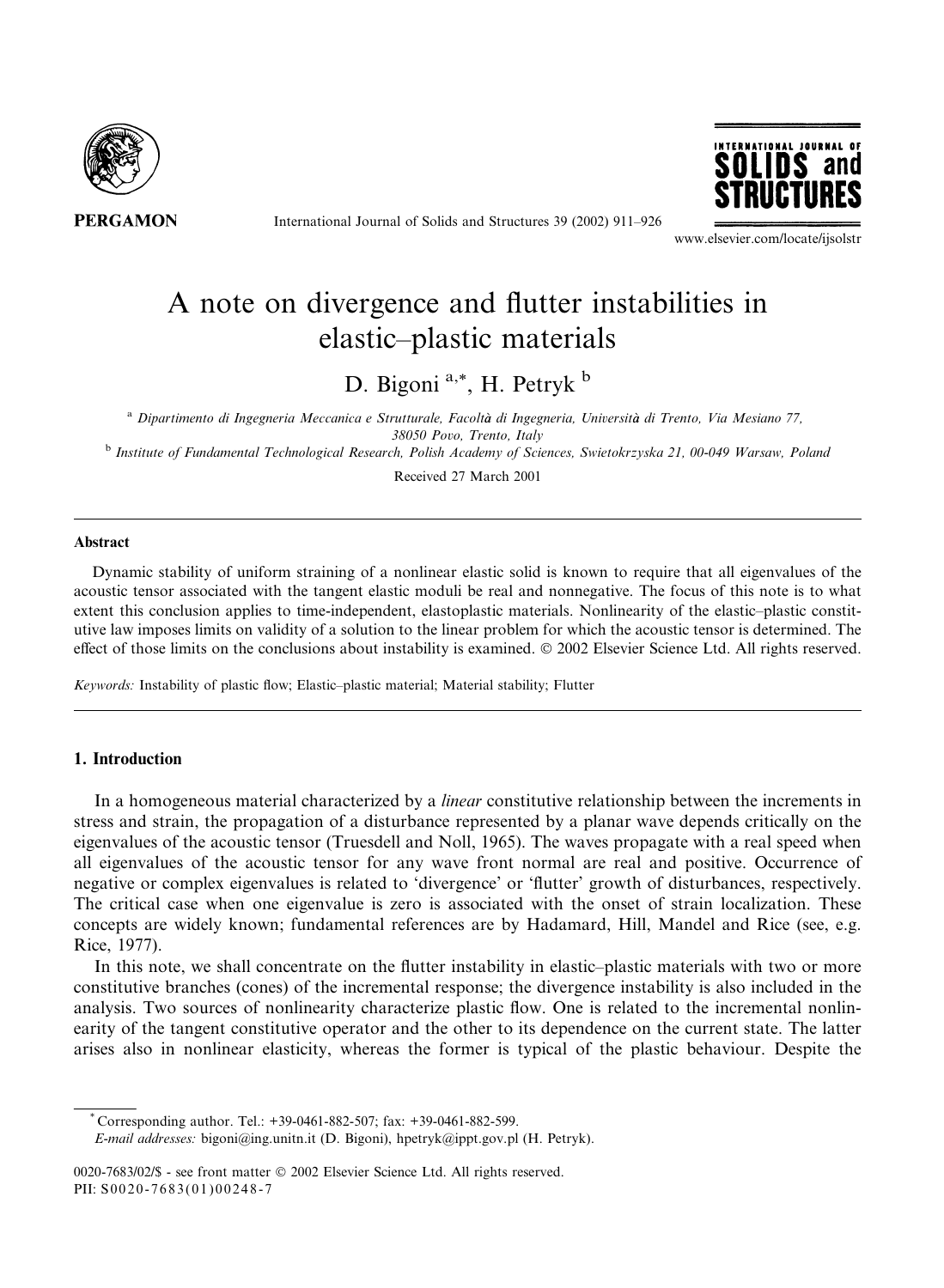nonlinearities, the above classification with regard to the spectral properties of the acoustic tensor can be straightforwardly extended to the elastoplasticity by defining the acoustic tensor for the tangent stiffness moduli. Indeed, much effort has been directed towards determining the conditions for the onset of flutter (full references to this topic can be found in Bigoni and Loret (1999)). However, the interpretation of the instabilities in terms of the wave solution becomes less clear in view of the possibility of activating different constitutive cones at different material points, which would invalidate the wave solution itself. As a consequence, the physical interpretation of the occurrence of negative or complex eigenvalues of the acoustic tensor for an elastoplastic material becomes uncertain. A reasonable conjecture is that an arbitrary small disturbance in a uniformly strained material can grow and cross the domain of validity of the tangent stiffness moduli (e.g. by producing elastic unloading somewhere). But what happens *after* this is presently unknown. In fact, two opposite situations may be imagined, in which the perturbing oscillation may further amplify or, contrarily, damp. Only the former possibility would correspond to, say, a 'genuine' instability. Some evidence of flutter instability as triggered by the presence of a tractions-free boundary has been shown numerically by Simões (1997), but this single study is insufficient to draw definitive, general conclusions.

This note is aimed at providing certain rigorous statements which shed some more light on the meaning of flutter and divergence instabilities in incrementally nonlinear elastic–plastic solids. The two kinds of nonlinearity mentioned above are taken into account by introducing limits on validity of the solution to the linear problem for which the acoustic tensor is determined. The effect of these limits on the conclusions about instability is then examined. Illustrative examples are provided by combining the classical nonassociative plasticity with elastic anisotropy.

Notation: The notation employed essentially follows Gurtin (1981). In particular, the products of vectors or tensors are indicated as follows:  $\mathbf{a} \cdot \mathbf{b} = a_k b_k$ ,  $\mathbf{A} \cdot \mathbf{B} = A_{hk} B_{hk}$ ,  $(\mathbf{A} \mathbf{b})_h = A_{hk} b_k$ ,  $(\mathbf{A} \mathbf{B})_{hk} = A_{hl} B_{lk}$ ,  $(\mathbf{a} \otimes \mathbf{b})_{hk} =$  $a_h b_k$ , with the summation convention for repeated indices. The symbol i is reserved for the imaginary unit,  $a_h b_k$ , with the summation convention for repeated indices. The symbol I is reserved for the imaginary unit,  $i = \sqrt{-1}$ . The Euclidean norm is denoted by | |, and I stands for the second-order identity tensor. The second-order tensor assigned by a fourth-order tensor  $C^{\circ}$  to a second-order tensor A is denoted by  $C^{\circ}[A]$ :  $\left(\mathsf{C}^{\mathsf{o}}[\mathbf{A}]\right)_{st} = \mathsf{C}^{\mathsf{o}}_{sthk}A_{hk}.$ 

# 2. Problem formulation

Let us consider a homogeneous, arbitrarily anisotropic, plastically deforming material. The configuration of a material element at time  $t = 0$  is taken as a fixed reference configuration for the Lagrangian description adopted below. In a given state, the incremental response of the material is characterized by the time-independent constitutive rate equation

$$
\dot{\mathbf{S}} = \mathscr{C}(\dot{\mathbf{F}}),\tag{1}
$$

where S is the material time derivative of the first Piola–Kirchhoff stress tensor,  $\bf{F}$  is the material time derivative of the deformation gradient F, or equivalently,  $\dot{F}$  is the velocity gradient in the reference configuration, and  $\mathscr C$  is a state-dependent, nonlinear constitutive *operator*, positively homogeneous of degree one with respect to its argument. The conditions for objectivity of the constitutive law need not be discussed here.

Quantities that appear in the fundamental motion, whose stability is to be examined, are distinguished by a superscript o. We shall assume that the fundamental (Lagrangian) velocity gradient  $\mathbf{F}^{\circ}$  corresponds to nonzero strain rate and lies inside a certain constitutive cone in **F**-space such that the operator  $C(\cdot)$  restricted to that cone becomes a linear operator, represented by a fourth-order, state-dependent tensor  $C^{\circ}$  of tangent moduli independent of  $\dot{F}$ . For the purposes of this paper, it is convenient to use a weaker assumption specified as follows: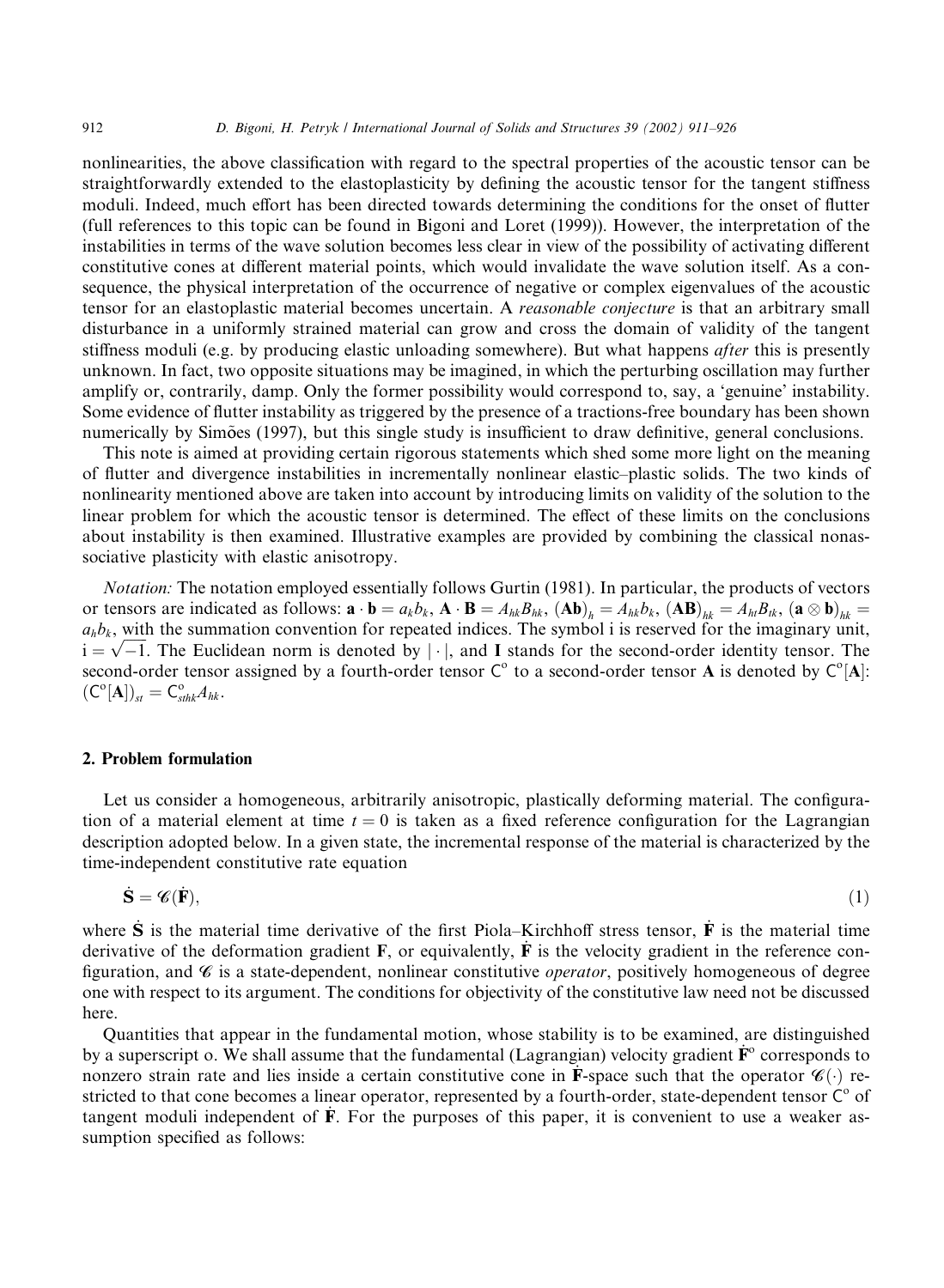D. Bigoni, H. Petryk / International Journal of Solids and Structures 39 (2002) 911–926 913

$$
\mathscr{C}(\dot{\mathbf{F}}) = \mathsf{C}^{\circ}[\dot{\mathbf{F}}] \quad \text{if } |\dot{\mathbf{F}} - \dot{\mathbf{F}}^{\circ}| < m^{\circ}|\dot{\mathbf{F}}^{\circ}|,\tag{2}
$$

where  $m^{\circ} \leq 1$  is a positive constant such that the inequality defines a neighborhood of  $\mathbf{F}^{\circ}$  contained in the mentioned constitutive cone. Evidently, fulfillment of the inequality in Eq. (2) with  $m<sup>o</sup>$  sufficiently small ensures that the strain-rate direction associated with  $\dot{F}$  is sufficiently close to the loading direction defined by  $\dot{\mathbf{F}}^{\circ}$ .

The simplest illustration of Eq. (2) is provided by the constitutive law of the classical nonassociative elastoplasticity with smooth yield and plastic potential surfaces, where  $\mathscr C$  at the yield point has two linear constitutive branches, singled out by the sign of the scalar product between  $\bf{F}$  and the normal, say N, to the yield surface in F-space, Fig. 1. More general constitutive laws for metal single crystals and polycrystals, with many yield surfaces intersecting at a vertex point, are also consistent with Eq. (2). Infinitely many yield surfaces may also correspond to a linear constitutive relationship in the cone of fully active loading (Hill, 1967).

Generally, the variations in  $C^{\circ}$  along a deformation path may be neglected only if the path length in the deformation-gradient space is sufficiently small, say, less than some positive constant  $l^{\circ}$ . Accordingly, we introduce the assumption that

$$
C^{\circ} = \text{const} \quad \text{if} \quad \int_{0}^{t} |\dot{\mathbf{F}}(\mathbf{x}, \tau)| d\tau \leqslant l^{\circ}.
$$

We shall consider a plastically deforming, infinite, homogeneous medium, uniformly stressed at  $t = 0$  in the assumed absence of body forces. The unboundedness of the domain, which allows boundary conditions to be left unspecified, is a useful working assumption in material stability considerations (Rice, 1977). The equations of motion are written in the basic and rate form as

$$
Div S = \rho \ddot{\mathbf{u}}, \quad Div \dot{S} = \rho \ddot{\mathbf{u}}, \tag{4}
$$

respectively. Here,  $\rho$  is the mass density and Div is the divergence operator, both taken in the reference configuration. The respective fundamental solution of the equations of motion (4), expressed in terms of displacements **u** from the position  $x$  of a material point in the *reference* configuration, is



Fig. 1. Geometrical interpretation of the inequality in Eq. (2).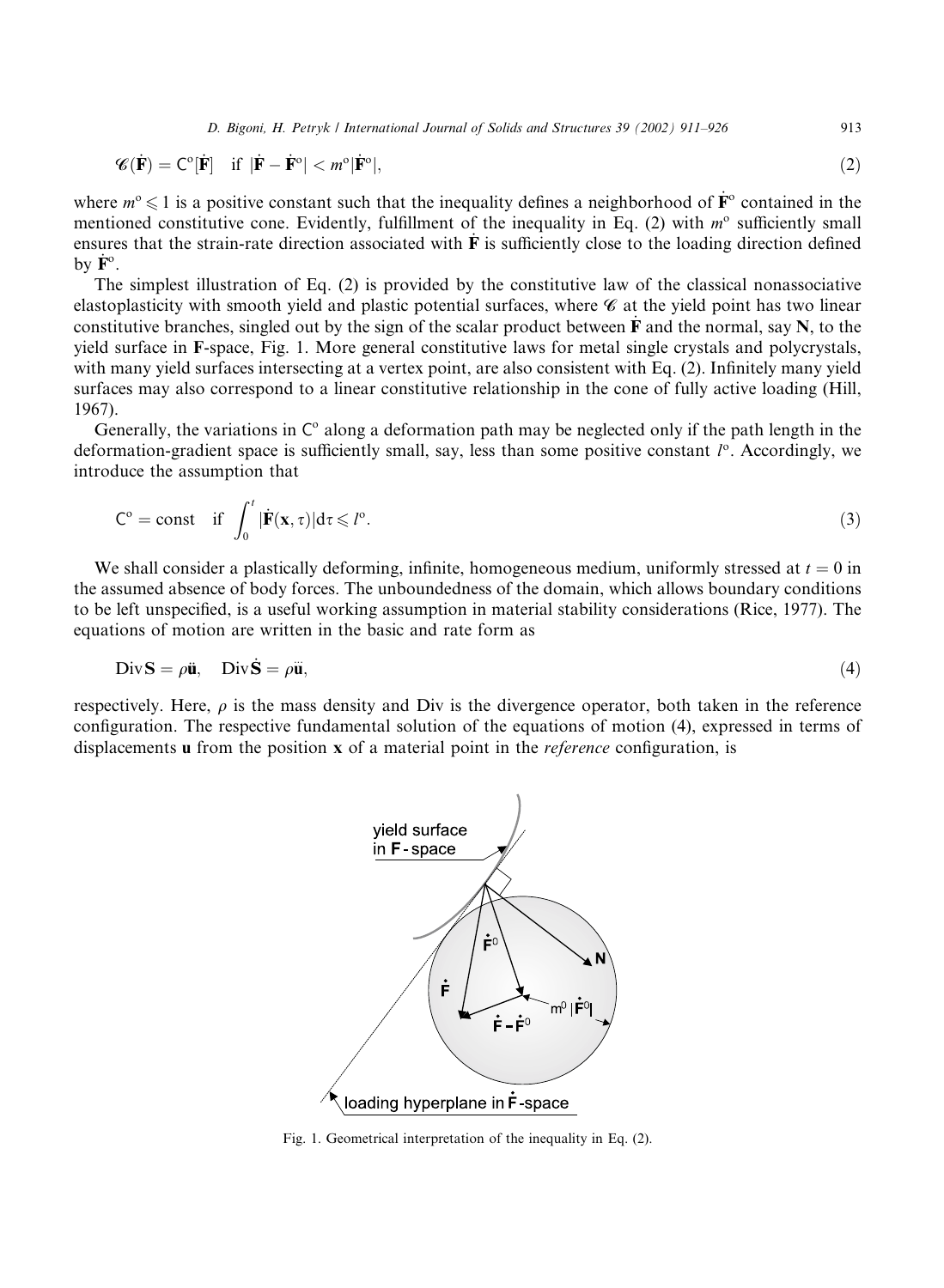914 D. Bigoni, H. Petryk / International Journal of Solids and Structures 39 (2002) 911–926

$$
\mathbf{u}^{\circ}(\mathbf{x},t) = t\dot{\mathbf{F}}^{\circ}\mathbf{x}, \quad \dot{\mathbf{F}}^{\circ} = \text{const}, \ t \geqslant 0. \tag{5}
$$

Physical validity of the fundamental solution is restricted by the requirement det  $\mathbf{F}^{\circ} > 0$ , with  $\mathbf{F}^{\circ} = \mathbf{I} + t\dot{\mathbf{F}}^{\circ}$ , which is ensured by Eq. (3) if  $l^{\circ}$  is sufficiently small.

As a version of the classical linear perturbation analysis, let us examine now a perturbed velocity field (defined in the reference configuration)

$$
\mathbf{v}(\mathbf{x},t) = \mathbf{v}^{\circ}(\mathbf{x}) + \gamma \mathbf{w}(\mathbf{x},t), \quad \mathbf{v}^{\circ}(\mathbf{x}) = \dot{\mathbf{F}}^{\circ}\mathbf{x},\tag{6}
$$

where  $\mathbf{v} = \dot{\mathbf{u}}, \gamma$  is a positive constant parameter and **w** is assumed in the standard form of a harmonic wave

$$
\mathbf{w} = \text{Re}\{\mathbf{a}e^{ik(\mathbf{n}\cdot\mathbf{x}\pm ct)}\},\tag{7}
$$

where  $i = \sqrt{-1}$ , **n** is the unit vector of propagation in  $R^3$ ,  $\mathbf{a} \in C^3$  is the (nonzero) wave amplitude vector,  $k \in \mathbb{R}^+$  is the wave number,  $c \in \mathbb{C}$  is the wave speed. Here, R and C denote spaces of real and complex numbers, respectively,  $R^+$  is the set of positive real numbers, and Re  $\{ \}$  means 'real value of'. The constant  $\gamma$  is taken sufficiently small to ensure validity of the constitutive equation (2), at least in some initial time interval  $[0, t^*]$ .

Under the additional assumption (3) that  $C^{\circ}$  = const in both space and time, the rate equation of motion (4) is satisfied by the velocity field (6) with Eq. (7) provided that

$$
(\mathbf{A}^{\circ}(\mathbf{n}) - \rho c^2 \mathbf{I})\mathbf{a} = \mathbf{0},\tag{8}
$$

where  $A^{\circ}(n)$  is the acoustic tensor related to the prescribed fundamental branch (2) of  $\mathscr{C}$ , defined by the identity  $\mathbf{A}^{\circ}(\mathbf{n})\mathbf{b} \equiv \mathbf{C}^{\circ}[\mathbf{b} \otimes \mathbf{n}]\mathbf{n}$ , to hold for every vector **b**. Note that  $\mathbf{C}^{\circ}[\mathbf{a} \otimes \mathbf{n}]$  need not be equal to  $\mathscr{C}(\mathbf{a} \otimes \mathbf{n})$ due to nonlinearity of the operator  $\mathscr C$ .

The eigenvalues  $\rho c^2$  and eigenvectors **a** of the acoustic tensor  $A^{\circ}(n)$ , which is nonsymmetric in general (as in the case of nonassociative elastoplasticity), may be real or complex conjugate. Let  $c = \alpha + i\beta$  and  $\mathbf{a} = \mathbf{p} + \mathbf{i}\mathbf{q}$  satisfy Eq. (8), where  $\alpha$ ,  $\beta$ ,  $\mathbf{p}$ ,  $\mathbf{q}$  are real. The eigenvector **a** is normalized so that its magnitude  $|\mathbf{a}| = 1$ , say. A perturbation (7) satisfying Eq. (4) is selected as a sum of two waves travelling in opposite directions

$$
\mathbf{w}(\mathbf{x},t) = e^{\beta kt} \{ \mathbf{p} \cos[k(\mathbf{n} \cdot \mathbf{x} - \alpha t)] - \mathbf{q} \sin[k(\mathbf{n} \cdot \mathbf{x} - \alpha t)] \} + e^{-\beta kt} \{ \mathbf{p} \cos[k(\mathbf{n} \cdot \mathbf{x} + \alpha t)] - \mathbf{q} \sin[k(\mathbf{n} \cdot \mathbf{x} + \alpha t)] \}.
$$
\n(9)

It is immediate to verify that for this choice the accelerations vanish at  $t = 0$ , i.e.  $\dot{\mathbf{w}}(\mathbf{x}, 0) = \mathbf{0}$ , which is consistent with  $DivS = 0$  at  $t = 0$ . Note that this requirement might be overlooked if only the second equation in Eq. (4) were taken into account. The sign of  $\beta$  can be arbitrarily adjusted by replacing simply c by its conjugate. For a real wave speed, i.e. for  $\beta = 0$ , Eq. (9) describes a standing wave.

Suppose that the above perturbation in velocities is instantaneously superimposed at time  $t = 0$  on the fundamental solution, with the initial condition  $u(x, 0) = u^{\circ}(x, 0)$  for displacements. Our aim is to examine the case when  $c^2$  is not a nonnegative real number, i.e. when  $\beta \neq 0$ . If  $\beta = 0$  then either  $c^2 > 0$  which is the regular case of propagation of a harmonic wave, or  $c = 0$  which corresponds to w independent of time in a dynamic solution and to bifurcation within a band of a quasi-static solution (Rice, 1977). Straightforward time integration of Eq. (9) yields the displacements in the subsequent motion free of further disturbances, in the form

$$
\mathbf{u} = \mathbf{u}^{\circ} + \frac{\gamma}{(\beta^2 + \alpha^2)k} \left( e^{\beta kt} (\mathbf{r} \cos[k(\mathbf{n} \cdot \mathbf{x} - \alpha t)] - \mathbf{s} \sin[k(\mathbf{n} \cdot \mathbf{x} - \alpha t)] \right) - e^{-\beta kt} (\mathbf{r} \cos[k(\mathbf{n} \cdot \mathbf{x} + \alpha t)] - \mathbf{s} \sin[k(\mathbf{n} \cdot \mathbf{x} + \alpha t)]]), \quad \mathbf{r} = \beta \mathbf{p} - \alpha \mathbf{q}, \quad \mathbf{s} = \alpha \mathbf{p} + \beta \mathbf{q}, \quad \beta \neq 0.
$$
 (10)

It should be noted that the validity of the above perturbed solution is limited by the requirement  $\det \mathbf{F} > 0$  and by the assumptions (2) and (3) allowing us to perform the integration leading to Eq. (10) at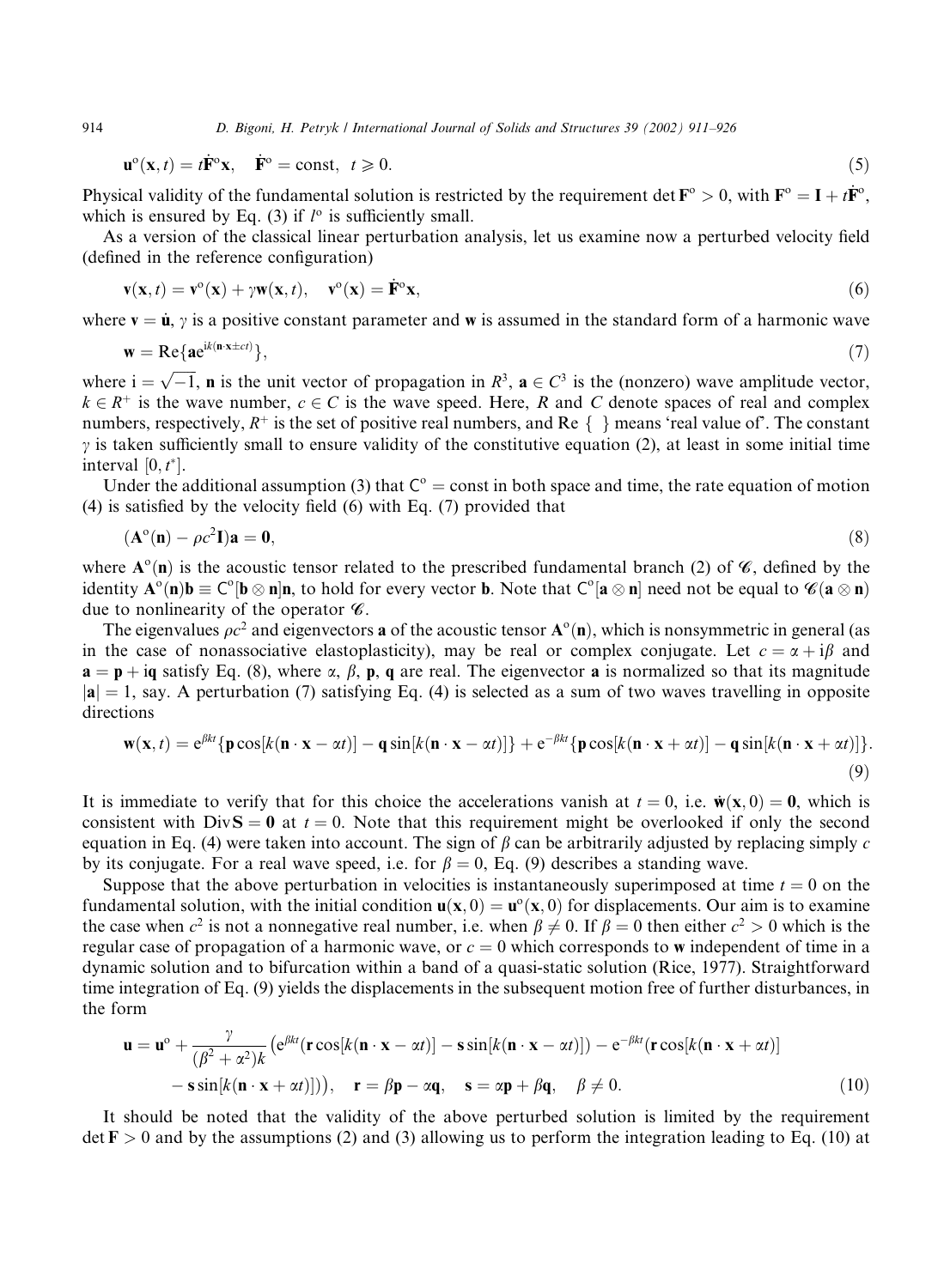fixed values of  $\alpha$ ,  $\beta$ , **p** and **q**. Clearly, the condition  $\beta \neq 0$  is necessary and sufficient for the existence of perturbations that amplify exponentially in time for every nonzero value of  $k$ . There are two cases when  $\beta \neq 0$ :

(A) some eigenvalue of  $A^{\circ}(n)$  is real and negative; then  $\alpha = 0$  (and  $q = 0$ ) which corresponds to monotonic growth of stationary waves ('divergence' instability), or

(B) two eigenvalues of  $\mathbf{A}^{\circ}(\mathbf{n})$  are complex conjugate; then  $\alpha \neq 0$  (and **a** is complex) which corresponds to growth of oscillations in both space and time ('flutter' instability).

In contrast to a problem which is fully linear from the outset, this does not conclude the demonstration of instability for the material constitutive law (1) with the state-dependent, nonlinear constitutive operator C. The following two important points remain to be analyzed.

- First, it remains to be shown that infinitesimal disturbances lead to finite deviations from the fundamental path without violating the condition of the constitutive linearization (2).
- Second, the finite deviations should be attainable within a sufficiently small increment in  $\mathbf{F}^{\circ}$  to satisfy the condition (3) of a fixed tangent moduli tensor  $C^{\circ}$ .

These two questions are examined in the next section.

# 3. Instability of uniform flow

# 3.1. Deformation paths of unrestricted length

In the stability analysis that follows, the velocity perturbation (9) superimposed on the fundamental motion will be considered for  $\beta > 0$ , since the sign of  $\beta \neq 0$  is inessential. In view of the assumed sinusoidal form of all spatial perturbations in velocities, the amplitude factor  $\gamma e^{\beta k t}$  plays the central role. When  $\beta > 0$ , a norm of the time-dependent spatial field  $w(x, t)$  grows exponentially in time in the perturbed motion. This implies instability of the fundamental uniform flow (5) in the Lyapunov sense with respect to the velocity norm if the equations of motion (4) are treated as fully linear. In the case examined in this paper, the inequality in Eq. (2), related to the piecewise linearity of the constitutive rate equations, imposes a nonlinear constraint on the velocity gradient. Our first aim is to show that the conclusion drawn for  $\beta \neq 0$ about the Lyapunov instability of the uniform flow (5) remains valid if the inequality constraint (2) is imposed while the time domain is left unbounded assuming  $l^{\circ} = \infty$  in Eq. (3). Mathematically, this is an expected result since the considerations of stability in the sense of Lyapunov may be a priori limited to a neighborhood of the fundamental motion. However, the implications in the context of incrementally nonlinear plasticity are less obvious, and therefore a detailed proof is provided below.

In the formal proof, it will be convenient to use the following seminorm of a vector field  $b(x)$  which is related to the constraint (2), namely

$$
\|\mathbf{b}\| = \sup_{\mathbf{x}} |\nabla \mathbf{b}|,\tag{11}
$$

where  $\nabla$  is the gradient operator in the reference configuration. On introducing the equivalence between any two sinusoidal fields that differ merely by a rigid translation in space, Eq. (11) provides a norm of w. With that identification and for **n** and k fixed in time, any other spatial norm of a time-dependent sinusoidal spatial field (9) or (10) is equivalent to Eq. (11). Recall that two norms  $\|\mathbf{w}\|$  and  $\|\mathbf{w}\|'$  in the linear space of vector fields w are equivalent if and only if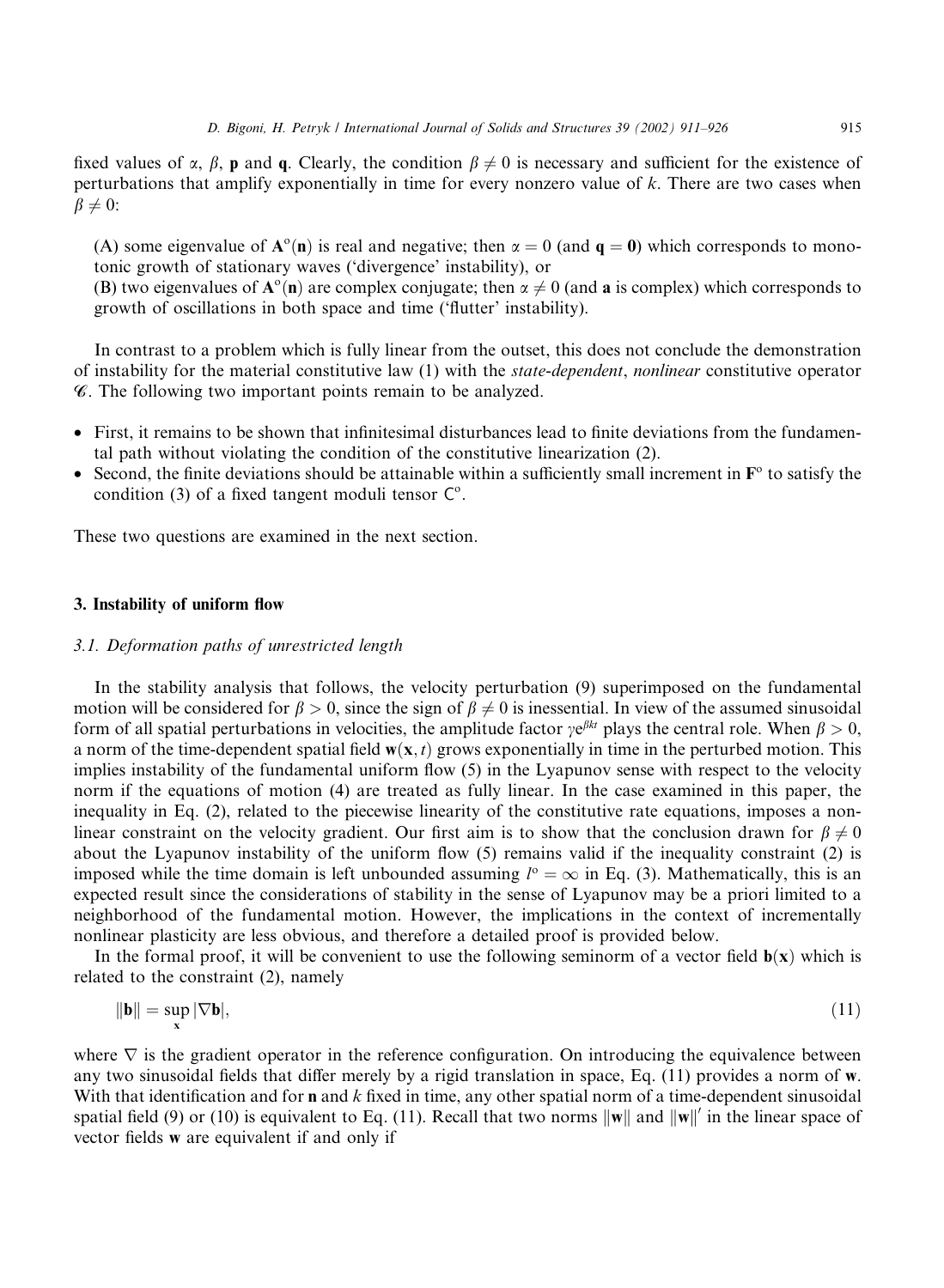916 D. Bigoni, H. Petryk / International Journal of Solids and Structures 39 (2002) 911–926

$$
m_1 \|\mathbf{w}\| \le \|\mathbf{w}\|' \le m_2 \|\mathbf{w}\|,\tag{12}
$$

for some positive constants  $m_1$ ,  $m_2$ . In those circumstances, we may restrict ourselves to examine stability with respect to the norm  $(11)$ . Moreover, we will use the triangle inequality and its consequence

$$
|\|\mathbf{w}_1\| - \|\mathbf{w}_2\|| \le \|\mathbf{w}_1 + \mathbf{w}_2\| \le \|\mathbf{w}_1\| + \|\mathbf{w}_2\|,\tag{13}
$$

holding for every fields  $w_1$  and  $w_2$ . On introducing the notation

$$
M = M(\mathbf{a}, \mathbf{n}) = \sup_{\theta \in \mathbb{R}} |\mathbf{p} \otimes \mathbf{n} \sin \theta + \mathbf{q} \otimes \mathbf{n} \cos \theta|,
$$
 (14)

and noticing that

$$
M = \sup_{\mathbf{x}} |\mathbf{p} \otimes \mathbf{n} \sin[k(\mathbf{n} \cdot \mathbf{x} \pm \alpha t)] + \mathbf{q} \otimes \mathbf{n} \cos[k(\mathbf{n} \cdot \mathbf{x} \pm \alpha t)]|,
$$
(15)

the seminorm  $(11)$  of the field w defined by Eq.  $(9)$  is bounded through Eq.  $(13)$  by

$$
2Mk\sinh(\beta kt) \le ||\mathbf{w}||_t \le 2Mk\cosh(\beta kt). \tag{16}
$$

As a consequence, the distance in the sense of Eq. (11) between the fundamental and perturbed velocity solutions, Eqs. (5) and (6), at time  $t$  is bounded by

$$
2Mk\gamma\sinh(\beta kt) \leqslant ||\mathbf{v} - \mathbf{v}^{\circ}||_{t} \leqslant 2Mk\gamma\cosh(\beta kt),\tag{17}
$$

with  $Mk\gamma > 0$  constant in time. From Eq. (9) it follows that the upper or lower bound is attained at instants t such that  $\sin^2(k\alpha t) = 0$  or 1, respectively. For divergence instability, i.e.  $\alpha = 0$ , the upper bound gives the exact value of the distance at every instant.

Regarding for simplicity all quantities as nondimensionalized, the following statement on the Lyapunov instability of the fundamental solution (5) with respect to the velocity-gradient distance is obtained.

**Proposition 1.** If, for some **n**, not all eigenvalues of  $A^{\circ}(n)$  are nonnegative real numbers and  $l^{\circ} = \infty$  in Eq. (3) then

$$
\exists \epsilon > 0 \ \forall \ \delta > 0 \ \exists \ \gamma, \ t^* > 0 : ||\mathbf{v} - \mathbf{v}^{\circ}||_{t=0} < \delta \wedge ||\mathbf{v} - \mathbf{v}^{\circ}||_{t=t^*} \geq \epsilon
$$
\n(18)

and the inequality constraint in Eq. (2) is satisfied for  $t \leq t^*$ .

In words, Eq. (18) reads: There exists a positive number  $\epsilon$  such that for every positive number  $\delta$ , however small, there is a velocity perturbation whose norm is arbitrarily small initially  $(\|\mathbf{v}-\mathbf{v}^{\circ}\|_{t=0} < \delta)$  and grows in a free dynamic motion to a finite value  $\|\mathbf{v} - \mathbf{v}^{\circ}\|_{t=t^*} \geq \epsilon$  reached at a certain time  $t^* > 0$ . All this occurs without violating the constraint in Eq.  $(2)$ , while  $t^*$  is not bounded from above.

**Proof.** Take a positive  $\epsilon < m^{\circ} |\dot{\mathbf{F}}^{\circ}| / \sqrt{2}$  (cf. Eq. (2)) <sup>1</sup> and for an arbitrary positive  $\delta$  take a positive  $\delta^*$  < min $(\delta, \epsilon)$ . If some eigenvalue of  $A^{\circ}(n)$  is not a real and nonnegative number then there exists  $\beta > 0$ that defines the imaginary part of c. For an arbitrary  $k > 0$ , let

$$
t^* = \frac{1}{k\beta} \sinh^{-1}\left(\frac{\epsilon}{\delta^*}\right), \quad \gamma = \frac{\delta^*}{2Mk}.
$$
\n(19)

By inspection and with the help of Eq. (17), for these values of  $\gamma$  and  $t^*$  and for w defined by Eq. (9), we have

$$
\|\mathbf{v} - \mathbf{v}^{\circ}\|_{t=0} < \delta \wedge \|\mathbf{v} - \mathbf{v}^{\circ}\|_{t=t^*} \geq \epsilon. \tag{20}
$$

Moreover, from the upper bound in Eq. (17) it follows that

<sup>&</sup>lt;sup>1</sup> The factor  $1/\sqrt{2}$  is related to the ratio of the bounds in Eq. (17) which is coth $(\beta kt) < \sqrt{2}$  provided sinh $(\beta kt) > 1$ .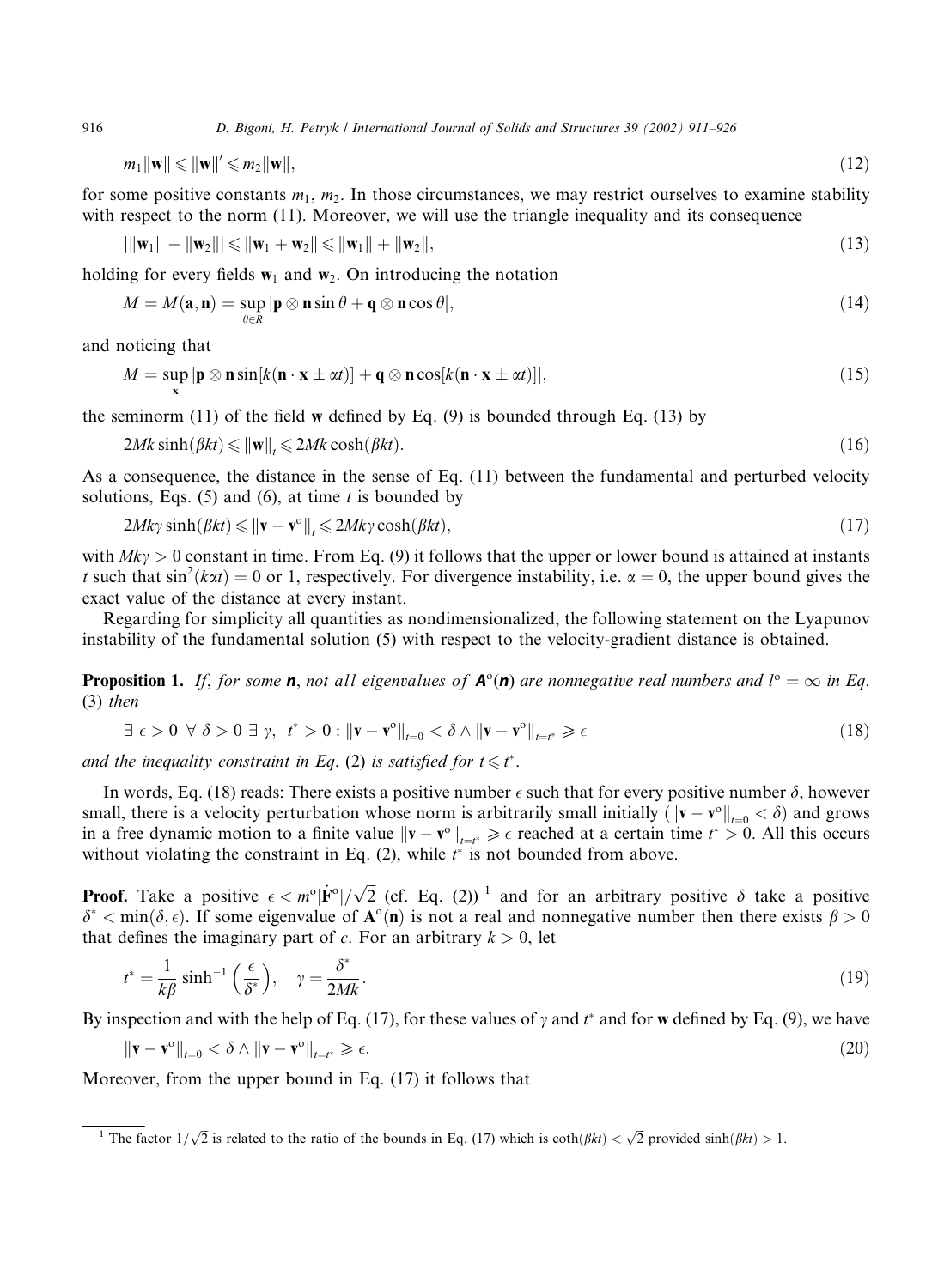$$
\|\dot{\mathbf{F}} - \dot{\mathbf{F}}^{\circ}\|_{\mathbf{x},t} \le \|\mathbf{v} - \mathbf{v}^{\circ}\|_{t} \le 2Mk\gamma\cosh(\beta kt^{*}) \quad \text{for } t \le t^{*}.
$$

Recalling now that for every x there is  $\sinh^{-1} x = \ln(x + \sqrt{x^2 + 1})$ , and taking into account Eq. (19), we obtain

$$
2Mk\gamma\cosh(\beta kt^*) = \epsilon + \frac{\delta^*}{\epsilon/\delta^* + \sqrt{(\epsilon/\delta^*)^2 + 1}} < \epsilon\sqrt{2} < m^{\circ}|\dot{\mathbf{F}}^{\circ}|. \tag{22}
$$

Condition (2) implies the fulfillment of the inequality in Eq. (2) up to time  $t^*$  as required. This completes the proof of Proposition 1.  $\Box$ 

In the above statement, the norm (11) can be replaced by any equivalent norm, which results straightforwardly by applying the inequalities (12).

It is clear that the conclusion about instability at fixed k requires an infinite time interval since  $t^* \to \infty$ as  $\delta \to 0$ . Under the assumption of  $\mathbf{F}^{\circ}$  fixed, an unbounded time interval corresponds to an unbounded length of a deformation path, so that the proof of Proposition 1 required the assumption  $l^{\circ} = \infty$  in Eq. (3).

The question arises whether instability can be proven with respect to a distance in displacement-gradient rather than in velocity-gradient, which would correspond to a finite departure of the perturbed motion from the fundamental path. In a fully linear problem an affirmative answer would be immediate. However, in view of the assumed constraint (2) on the velocity gradient, the initial disturbance in velocities cannot be replaced by another defined only in terms of displacements. This prompts us to retain the initial perturbation in velocities and to ask whether such arbitrarily small perturbation can induce a finite distance in displacement-gradient from the fundamental solution.

Application of Eq. (13) to Eq. (10) provides the estimates of the distance between the fundamental and perturbed solutions in displacements, measured in the sense of Eq. (11), viz.

$$
2K\gamma\sinh(\beta kt) \leq \|\mathbf{u} - \mathbf{u}^{\circ}\|_{t} \leq 2K\gamma\cosh(\beta kt),\tag{23}
$$

with  $K\gamma > 0$  constant in time, where

$$
K = K(c, \mathbf{a}, \mathbf{n}) = \frac{1}{\beta^2 + \alpha^2} \sup_{\theta \in R} |\mathbf{r} \otimes \mathbf{n} \sin \theta + \mathbf{s} \otimes \mathbf{n} \cos \theta|,
$$
 (24)

with **r** and **s** defined in Eq. (10).

From Eq. (10) it follows that the lower or upper bound in Eq. (23) is reached at instants t such that  $\sin^2(k\alpha t) = 0$  or 1, respectively. In the case of divergence instability, i.e.  $\alpha = 0$ , the lower bound gives an exact value of the distance at every instant.

The lower estimate (23) applied at the instant  $t^*$  defined by Eq. (19) in the proof of Proposition 1 yields

$$
\|\mathbf{u} - \mathbf{u}^{\circ}\|_{t^*} \geqslant \epsilon_1 = \frac{K}{M} \frac{\epsilon}{k}.
$$
\n<sup>(25)</sup>

From Eq. (25) and Proposition 1 we obtain the proof of the following statement.

**Proposition 2.** If, for some **n**, not all eigenvalues of  $A^{\circ}(n)$  are nonnegative real numbers and  $l^{\circ} = \infty$  in Eq. (3) then

$$
\exists \epsilon_1 > 0 \ \forall \ \delta > 0 \ \exists \ \gamma, \ t^* > 0 : \ \|\mathbf{v} - \mathbf{v}^{\circ}\|_{t=0} < \delta \wedge \|\mathbf{u} - \mathbf{u}^{\circ}\|_{t=t^*} \geqslant \epsilon_1 \tag{26}
$$

and the inequality constraint in Eq. (2) is satisfied for  $t \leq t^*$ .

This shows the Lyapunov-type instability (on an infinite time domain) of the uniform flow with respect to two distances: the velocity-gradient distance  $\|\mathbf{v} - \mathbf{v}^{\circ}\|_{t=0}$  is used to measure the strength of an initial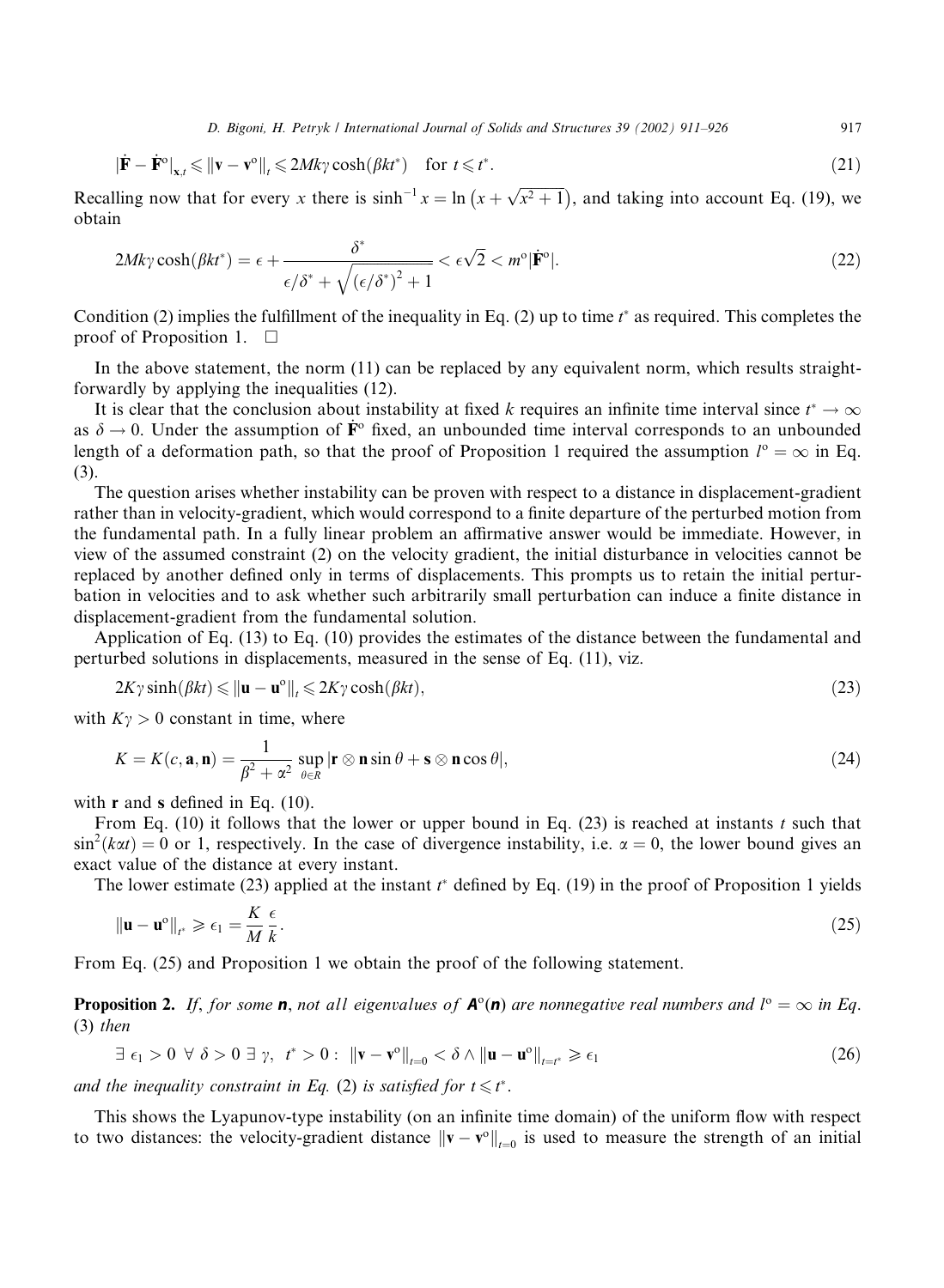disturbance, and the displacement-gradient distance  $\|\mathbf{u} - \mathbf{u}^{\circ}\|_{l}$ , equal to zero at  $t = 0$ , is used to define the current distance between the fundamental and perturbed motions.

As in Proposition 1, the norm (11) can be replaced above by any equivalent norm of the spatially periodic fields involved.

As mentioned earlier, the above results are not unexpected. However, a too facile analogy to a fully linear problem contains a pitfall which is avoided here by using the perturbation (9) imposed on the fundamental velocity solution.

# 3.2. Short deformation paths

Instability established for an infinite time interval may have no physical meaning if the fundamental solution cannot be extended indefinitely in time. This is indeed the case for the plastic flow with a constant velocity gradient  $\mathbf{F}^{\circ} \neq \mathbf{0}$  if a physical limit is imposed on the strain magnitude. Moreover, the tangent moduli tensor  $C^{\circ}$  will vary along a deformation path for any realistic material model. The variations may be neglected only if the path length in the deformation-gradient space is less than some value, denoted by  $l^{\circ}$  in Eq. (3), dependent on the desired accuracy of the constitutive description. Along the fundamental path (5), the current path length is  $|\Delta \mathbf{F}^{\circ}| = t|\dot{\mathbf{F}}^{\circ}|$ . In any perturbed motion that satisfies the inequality constraint in Eq.  $(2)$  up to an instant  $t^*$ , the path length is bounded by

$$
\int_0^t |\dot{\mathbf{F}}(\mathbf{x}, \tau)| d\tau \leqslant t |\dot{\mathbf{F}}^{\circ}| + \int_0^t |\dot{\mathbf{F}}(\mathbf{x}, \tau) - \dot{\mathbf{F}}^{\circ}| d\tau < (1 + m^{\circ}) |\dot{\mathbf{F}}^{\circ}| t^* \quad \text{for } t \leqslant t^*.
$$
 (27)

The inequality constraint in Eq. (3) will thus be satisfied in any time interval  $[0, t^*]$  such that

$$
t^* \leqslant t^{\circ} = \frac{l^{\circ}}{(1+m^{\circ})|\dot{\mathbf{F}}^{\circ}|}. \tag{28}
$$

The statement (18) can be extended to arbitrarily small  $t^*$  by appropriately adjusting the wave number  $k$ which was so far arbitrary. For any positive  $l^{\circ}$  and for an associated positive value of  $t^*$  satisfying Eq. (28), the first part of Eq. (19) can now be used to determine k instead of  $t^*$  as before. With this as the only change in the proof, from Proposition 1 we obtain the following corollary concerning instability of short deformation paths.

**Proposition 3.** If, for some **n**, not all eigenvalues of  $A^{\circ}(n)$  are nonnegative real numbers then

$$
\exists \epsilon > 0 \quad \forall \delta > 0 \forall t^* \leq t^{\circ} \exists k, \gamma > 0 : ||\mathbf{v} - \mathbf{v}^{\circ}||_{t=0} < \delta \wedge ||\mathbf{v} - \mathbf{v}^{\circ}||_{t=t^*} \geq \epsilon
$$
\n(29)

and the inequality constraint in Eq. (2) is satisfied for  $t \leq t^*$ .

This means that the final inequality in Eq. (29) can be reached for  $l^{\circ}$  arbitrarily small, for any given fundamental deformation-rate  $|\dot{F}^{\circ}|$ . It should be noted that  $\delta \to 0$  implies  $k \to \infty$  (the shortwavelength limit) if a finite velocity-gradient distance measured by Eq. (11) is to be reached at a finite  $t^*$ .

The statement (29) expresses nothing else than the lack of continuous dependence of the velocity solution on initial data, with respect to the norm (11). This in turn is connected with the well-known concept of illposedness of the corresponding linear problem.

It may be interesting to note that it would be a flaw to formulate the statement (29) without any restriction on the velocity norm, just by analogy to the linear problem. Contrary to Proposition 1, the choice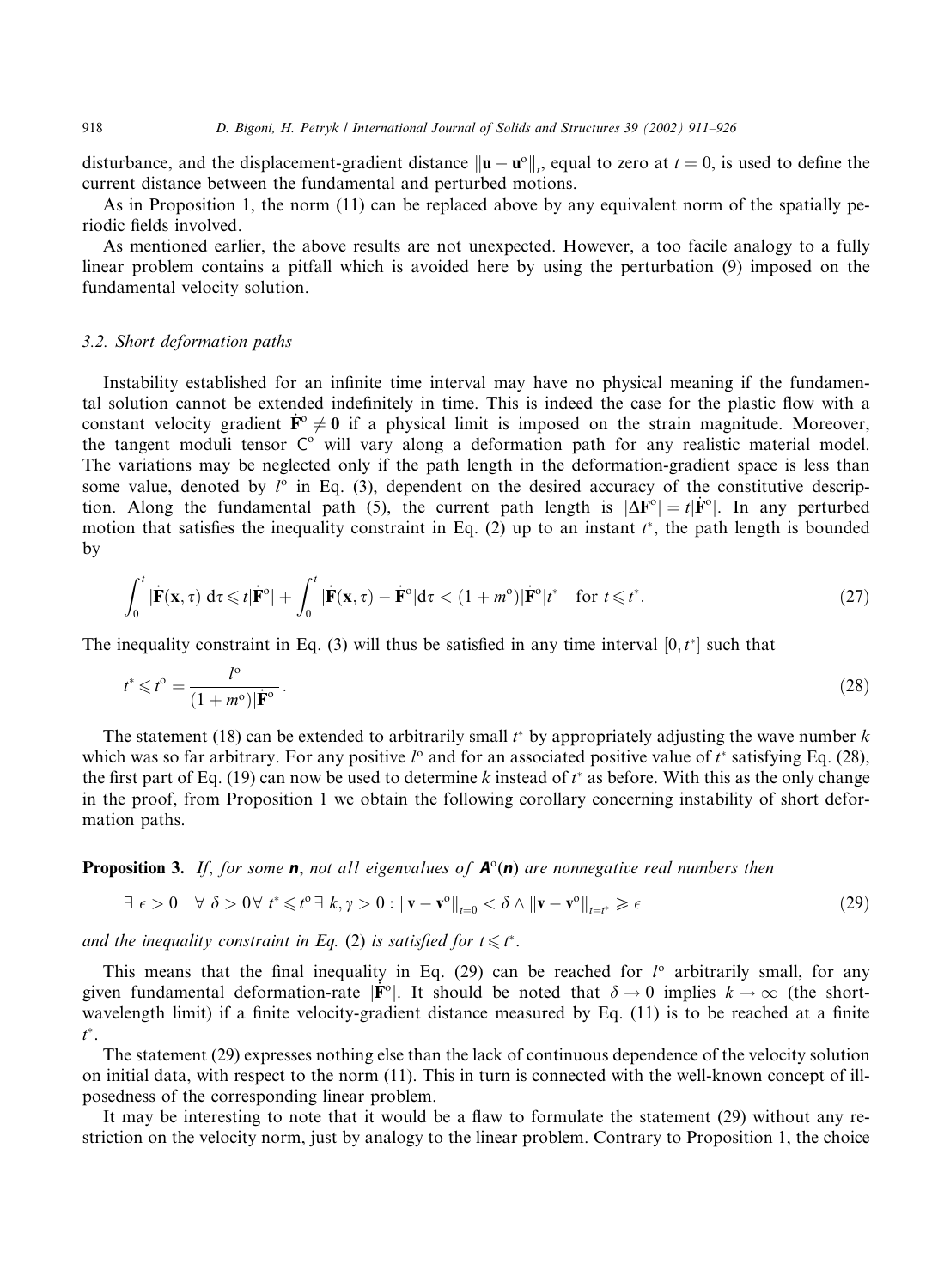of a velocity norm in Proposition 3, where k can no longer be fixed in advance, is not fully arbitrary. <sup>2</sup> This can be seen from the inequality

$$
\gamma \cosh(\beta kt) < \frac{1}{k} \frac{m^{\circ}}{2M} |\dot{\mathbf{F}}^{\circ}| \quad \text{for } t \leq t^*,\tag{30}
$$

obtained from Eq. (22). It implies that the amplitude of  $(v - v^{\circ})$  itself must tend to zero as  $k \to \infty$ , although the amplitude of the gradient of  $(v - v^{\circ})$  at a given  $t^*$  can remain finite in the limit. In particular, the difference in kinetic energy within any bounded spatial domain tends to zero in the limit, which raises some doubts whether Proposition 3 may be interpreted as a proof of 'genuine' instability of plastic flow.

The next problem to be discussed is whether a property similar to Eq. (29) can be proven with respect to a distance in displacement-gradient rather than in velocity-gradient, cf. Proposition 2. Perhaps unexpectedly, we will show that such extension is *not* possible under the assumptions introduced above.

Observe first that under the inequality constraint in Eq.  $(2)$  satisfied up to time  $t^*$ , it is not possible to reach a given finite distance in the *displacement gradient* between the fundamental and perturbed motions within an arbitrarily small increment in  $\mathbf{F}^{\circ}$ . This can be seen from the following simple estimate

$$
\|\mathbf{u} - \mathbf{u}^{\circ}\|_{t} \leqslant m^{\circ} |\Delta \mathbf{F}^{\circ}|_{t^{*}} \quad \text{for } t \leqslant t^{*},
$$
\n<sup>(31)</sup>

obtained analogously to Eq. (27). The possibility of reaching a finite value of  $\|\mathbf{u} - \mathbf{u}^{\circ}\|$  at arbitrarily small  $|\Delta F^{\circ}|$  would be related to instability of *equilibrium*, which is not investigated here. The instability of plastic flow and instability of equilibrium are fundamentally different concepts for materials obeying an incrementally nonlinear constitutive law, <sup>3</sup> even if the plastic flow is regarded as quasi-static (Petryk, 1992).

Moreover, it turns out that the proof of Proposition 2 (carried out for  $l^{\circ} = \infty$  in (3)) cannot even be extended to any *bounded* increment in  $\mathbf{F}^\circ$ , that is to any *finite* time interval  $[0, t^*]$  at fixed  $\dot{\mathbf{F}}^\circ$ ; this specifies limitations of the linear stability analysis in application to processes of plastic deformation. The same is shown for a finite  $l^{\circ}$  if we take any positive  $t^*$  satisfying Eq. (28) to fulfill the inequality in Eq. (3). Namely, the following statement holds true.

Proposition 4. Irrespective of the type of eigenvalues of the acoustic tensor, if the inequality constraint in Eq. (2) is satisfied for  $t \leq t^*$  then

$$
\forall t^* \leq t^{\circ} \forall \epsilon_1 > 0 \exists \delta > 0 \forall k, \gamma > 0 : ||\mathbf{v} - \mathbf{v}^{\circ}||_{t=0} < \delta \Rightarrow ||\mathbf{u} - \mathbf{u}^{\circ}||_{t \leq t^*} < \epsilon_1.
$$
 (32)

**Proof.** The assumption  $t^* < t^{\circ}$  in Eq. (32) implies, through Eq. (28), that Eq. (3) holds true, which jointly with the assumption (2), justifies the use of perturbation (9). Now, if  $\beta = 0$  then the implication in Eq. (32) is trivial since in that case (9) describes a standing wave. It suffices thus to consider the case  $\beta > 0$  which corresponds to a perturbed motion (10).

Suppose that Eq. (32) does not hold, so that

$$
\exists t^* \leq t^{\circ} \exists \epsilon_1 > 0 \ \forall \ \delta > 0 \ \exists k, \ \gamma > 0 \ \exists t \leq t^* : 2Mk\gamma < \delta \land ||\mathbf{u} - \mathbf{u}^{\circ}||_t \geq \epsilon_1,
$$
\n(33)

while the inequality constraint in Eq. (2) is satisfied for  $t \leq t^*$ .

<sup>&</sup>lt;sup>2</sup> However, the norm (11) in Proposition 3 can still be replaced by any norm  $\|\cdot\|'$  of the *velocity gradient* field such that Eq. (12) is satisfied for all k.<br><sup>3</sup> The situation is different in the special case of an incrementally linear material where the inequality constraint in Eq. (2) is absent.

Then the perturbation (7) can be superimposed on the degenerate fundamental motion of zero velocities, i.e. on an equilibrium state. In this case, the above established instability concerns equilibrium as well.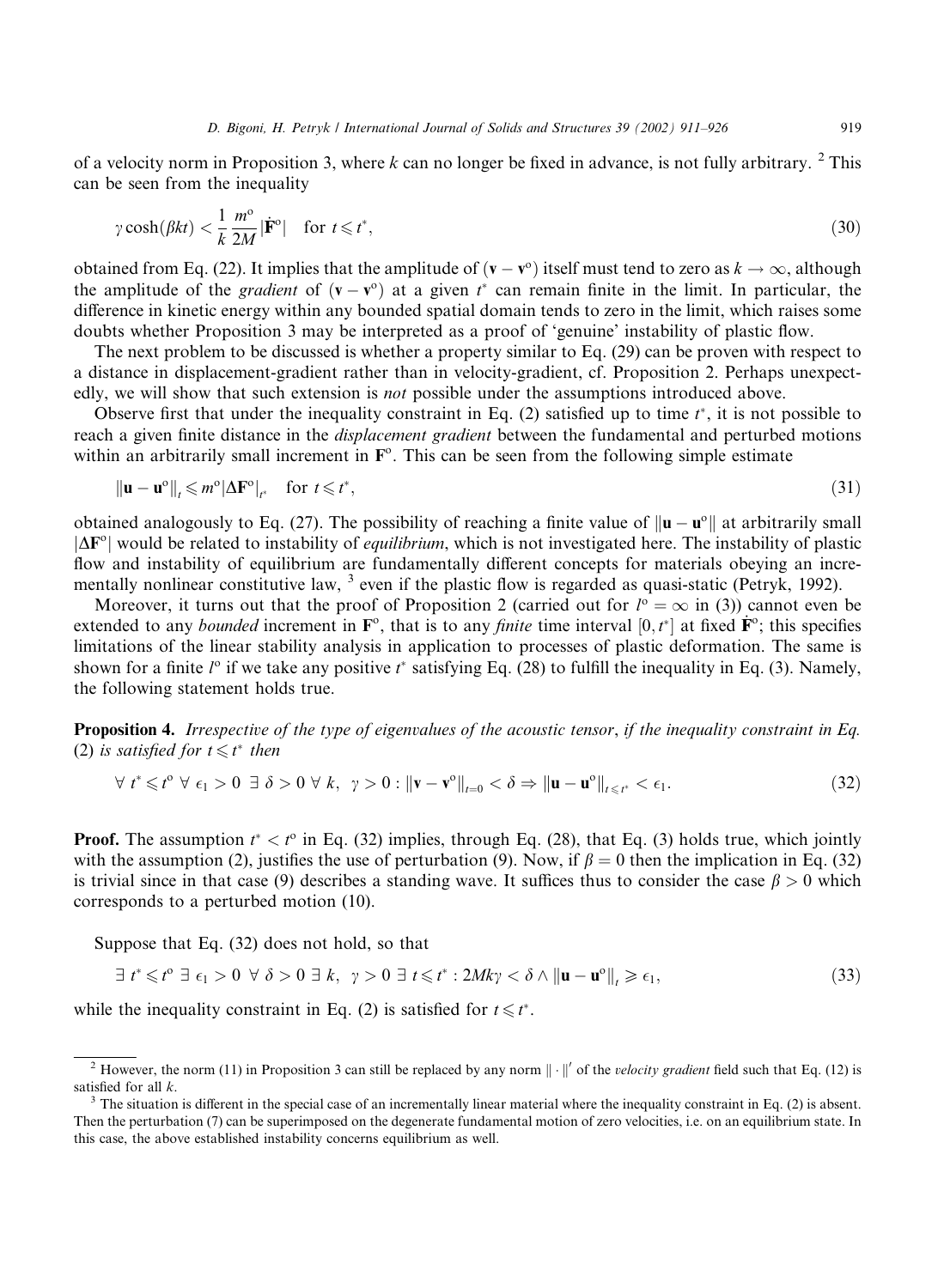If  $\delta \to 0$  then  $\|\mathbf{u} - \mathbf{u}^{\circ}\|_{\epsilon \leq t^*}$  tends also to zero by the upper bound in Eq. (23), in contradiction to Eq. (33), unless  $k \to \infty$  or  $k \to 0$ .

If  $k \to \infty$  as  $\delta \to 0$  then from the lower bound in Eq. (17) and the inequality in Eq. (2), we have

$$
\gamma \sinh(\beta kt) \leq \frac{\|\mathbf{v} - \mathbf{v}^{\circ}\|_{t}}{2Mk} < \frac{m^{\circ}|\dot{\mathbf{F}}^{\circ}|}{2Mk}, \quad \text{for } t \leq t^{*}.
$$
\n(34)

Hence, at each positive  $t \leq t^*$ , the lower bound in Eq. (23) tends to zero as  $k \to \infty$ . Since the ratio of the bounds in Eq. (23) tends to 1 in the limit, the upper bound in Eq. (23) tends to 0 at each positive  $t \leq t^*$  as  $\delta \rightarrow 0$ , which contradicts Eq. (33).

Finally, if  $k \to 0$  as  $\delta \to 0$  then  $\|\mathbf{u} - \mathbf{u}^0\|_{l \leq r^*}$  tends to the lower bound in Eq. (23), by the continuity argument. But the lower bound tends to zero if  $k \to 0$  as  $\delta \to 0$ , which leads again to the contradiction with Eq. (33). This completes the proof of Proposition 4.  $\Box$ 

Hence, a finite value of  $\|\mathbf{u} - \mathbf{u}^{\circ}\|$  cannot be reached within a finite increment in  $\mathbf{F}^{\circ}$  in the class of perturbed motions (10) for arbitrarily small initial perturbations in velocities if the inequality constraint in Eq. (2) is satisfied. The violation of the constraint in Eq. (2), implied by the instability of motion in the sense of Proposition 3, may be followed later  $4$  by activation of constitutive branches other than the fundamental constitutive cone. No attempt is made here to analyze the subsequent nonlinear behaviour of the material. In other words, Proposition 4 does not imply that the fundamental solution is stable for a fully nonlinear constitutive law, rather, it shows that the boundary of the constitutive domain defined by inequalities in Eqs. (2) and (3) must be crossed before a finite deviation from the fundamental strain path is reached following an arbitrarily small disturbance.

# 4. Examples

#### 4.1. Nonassociative elastoplasticity

The simple example of the nonlinear constitutive rate equation (1) is provided by the constitutive relationship of classical nonassociative elastoplasticity. When expressed in terms of the Eulerian strain rate D and an objective symmetric stress flux  $\vec{\bf{k}}$ , it takes the well-known form

$$
\mathbf{\hat{K}} = \begin{cases} \mathsf{E}[\mathbf{D}] - \frac{1}{H} < \mathbf{Q} \cdot \mathsf{E}[\mathbf{D}] > \mathsf{E}[\mathbf{P}] & \text{if } f(\mathbf{K}, \mathcal{K}) = 0, \\ \mathsf{E}[\mathbf{D}] & \text{if } f(\mathbf{K}, \mathcal{K}) < 0, \end{cases} \tag{35}
$$

where, for every scalar  $\gamma$ ,  $\langle \gamma \rangle = \max{\lbrace \gamma, 0 \rbrace}$  is the operator which makes Eq. (35) incrementally nonlinear; moreover, f is the yield function,  $\mathcal K$  denotes a collection of internal variables, **P** and **O** are the normals to the smooth plastic potential and yield surfaces, respectively, E is the fourth-order tensor of current elastic tangent moduli (possessing both the major and minor symmetries), and the plastic modulus  $H > 0$  is related to the hardening modulus  $h$  via

$$
H = h + \mathbf{Q} \cdot \mathbf{E}[\mathbf{P}]. \tag{36}
$$

In particular, we can identify  $\mathbf{\hat{K}}$  with the Oldroyd derivative of the symmetric Kirchhoff stress  $\mathbf{K} = \mathbf{S} \mathbf{F}^T$ ,

$$
\mathbf{\hat{K}} = \mathbf{\dot{K}} - \mathbf{LK} - \mathbf{KL}^{\mathrm{T}},\tag{37}
$$

where  $\mathbf{L} = \dot{\mathbf{F}} \mathbf{F}^{-1}$  is the spatial velocity gradient and  $\begin{pmatrix} 0 & 0 \end{pmatrix}^T$  denotes a transpose.

<sup>&</sup>lt;sup>4</sup> That is, when the boundary of the fundamental constitutive cone in the strain-rate space is crossed by a perturbed solution.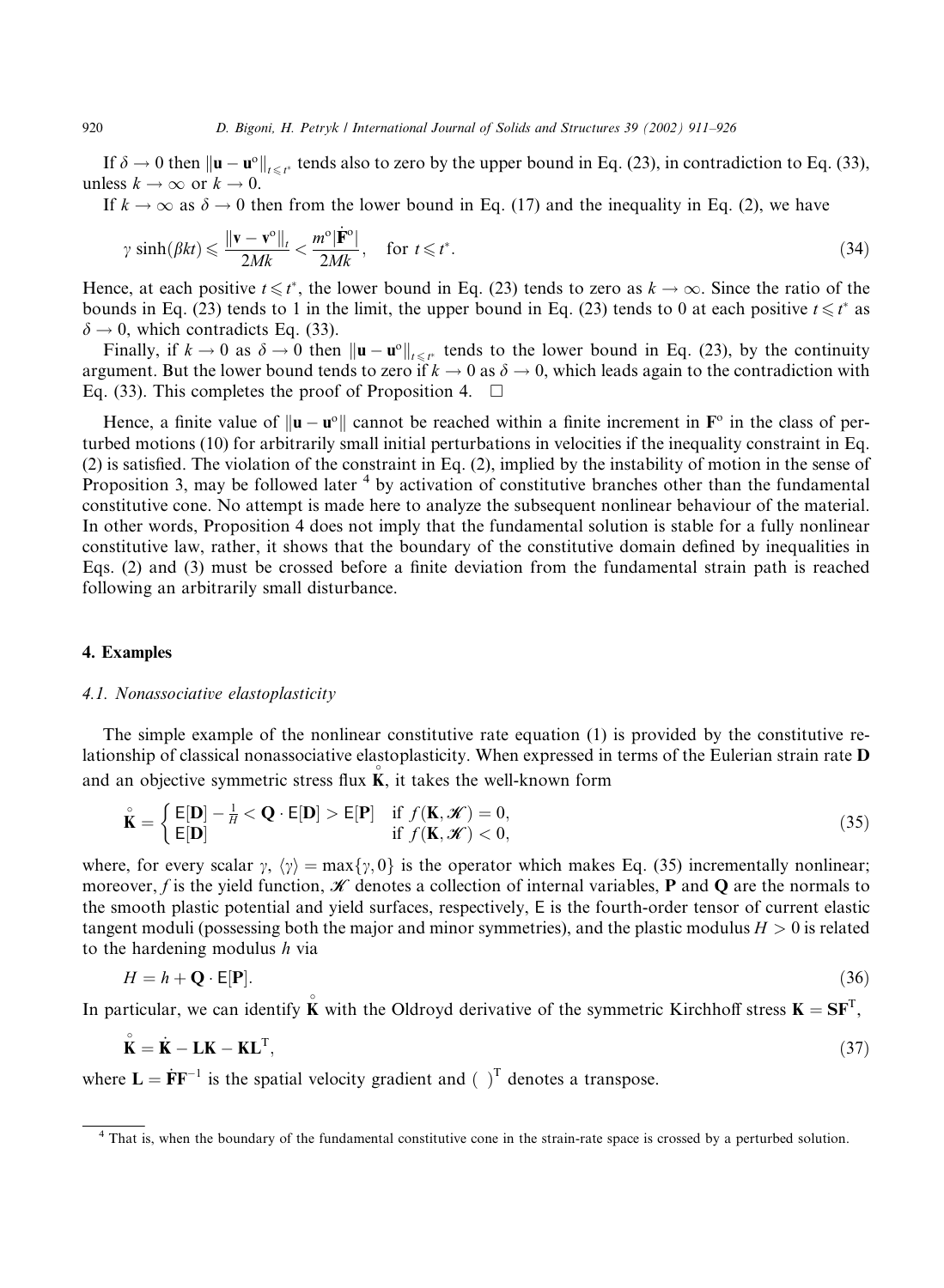At stress points on the current yield surface  $f = 0$ , the constitutive equation (1) corresponding to Eq. (35) reads

$$
\dot{\mathbf{S}}\mathbf{F}^{\mathrm{T}} = \mathsf{E}[\mathbf{D}] + \mathbf{L}\mathbf{K} - \frac{1}{H} \langle \mathbf{D} \cdot \mathsf{E}[\mathbf{Q}] \rangle \mathsf{E}[\mathbf{P}]. \tag{38}
$$

Under the loading assumption  $D^{\circ} \cdot E[Q] > 0$  in the fundamental motion, the equation (38) admits the linearized form corresponding to Eq. (2), viz.

$$
\dot{\mathbf{S}}\mathbf{F}^{\mathrm{T}} = \mathsf{E}[\mathbf{D}] + \mathbf{L}\mathbf{K} - \frac{1}{H}(\mathbf{D} \cdot \mathsf{E}[\mathbf{Q}])\mathsf{E}[\mathbf{P}] \quad \text{if } |\mathbf{D} - \mathbf{D}^{\circ}| < m_1^{\circ}|\mathbf{D}^{\circ}|,\tag{39}
$$

where we can take  $m_1^{\circ} = \mathbf{D}^{\circ} \cdot E[\mathbf{Q}]/(|E[\mathbf{Q}]||\mathbf{D}^{\circ}|) \leq 1$ . The fulfillment of the inequality in Eq. (39) with this value of  $m_1^{\circ}$  ensures that  $\mathbf{Q} \cdot \mathsf{E}[\mathbf{D}] > 0$ , which follows from

$$
-\mathbf{D}\cdot\mathsf{E}[\mathbf{Q}] = (\mathbf{D}^{\mathrm{o}}-\mathbf{D})\cdot\mathsf{E}[\mathbf{Q}]-\mathbf{D}^{\mathrm{o}}\cdot\mathsf{E}[\mathbf{Q}] < m_1^{\mathrm{o}}|\mathsf{E}[\mathbf{Q}]||\mathbf{D}^{\mathrm{o}}|-\mathbf{D}^{\mathrm{o}}\cdot\mathsf{E}[\mathbf{Q}]=0.
$$

An alternative graphical proof that the inequality in Eq. (39) implies  $\mathbf{Q} \cdot \mathbf{E}[\mathbf{D}] > 0$  is shown in Fig. 2 (with the strain space defined relative to the current configuration). In turn, the inequality in Eq. (39) is readily implied by the fulfillment of the inequality condition in Eq. (2) with  $m^{\circ}$  sufficiently small, provided both  $|F|$ and  $|\mathbf{F}^{-1}|$  are bounded. Explicitly, we can define  $m^{\circ} = m_1^{\circ} |\mathbf{D}^{\circ}| / |\mathbf{L}^{\circ}| \leq m_1^{\circ}$  if  $\mathbf{F} = \mathbf{I}$ .

Consequently, if the inequality conditions in Eqs. (2) and (3) are satisfied with  $l^{\circ}$  sufficiently small then no unloading occurs and the linearized constitutive relationship  $\dot{S} = C^{\circ}[\dot{F}]$  is valid at each instant, with an explicit expression

$$
\mathsf{C}^{\circ} = \mathsf{G} + \mathbf{I} \boxtimes \mathbf{F}^{-1} \mathbf{S} - \frac{1}{H} \mathsf{G}[\mathbf{P} \mathbf{F}] \otimes \mathsf{G}[\mathbf{Q} \mathbf{F}], \quad \mathsf{G} = (\mathbf{I} \boxtimes \mathbf{F}^{-1}) \mathsf{E}(\mathbf{I} \boxtimes \mathbf{F}^{-T}), \tag{40}
$$

deduced from Eq. (38), where  $F^{-T} = (F^{-1})^T$  and the tensor product  $\boxtimes$  is defined such that  $(A \boxtimes B)[C] =$  $\mathbf{ACB}^T$  for every second-order tensors A, B and C.

Moreover, since H, Q, P (and obviously F itself) vary in general along the fundamental path, the simplifying assumption in Eq. (3) that  $C<sup>o</sup>$  is constant in time can only be physically admissible along deformation paths of sufficiently short length  $l^{\circ}$ . This provides some evidence that the mathematical results of Section 3.1 are only formal, while those of Section 3.2 may have physical meaning.



Fig. 2. Geometrical interpretation of the inequality in Eq. (39).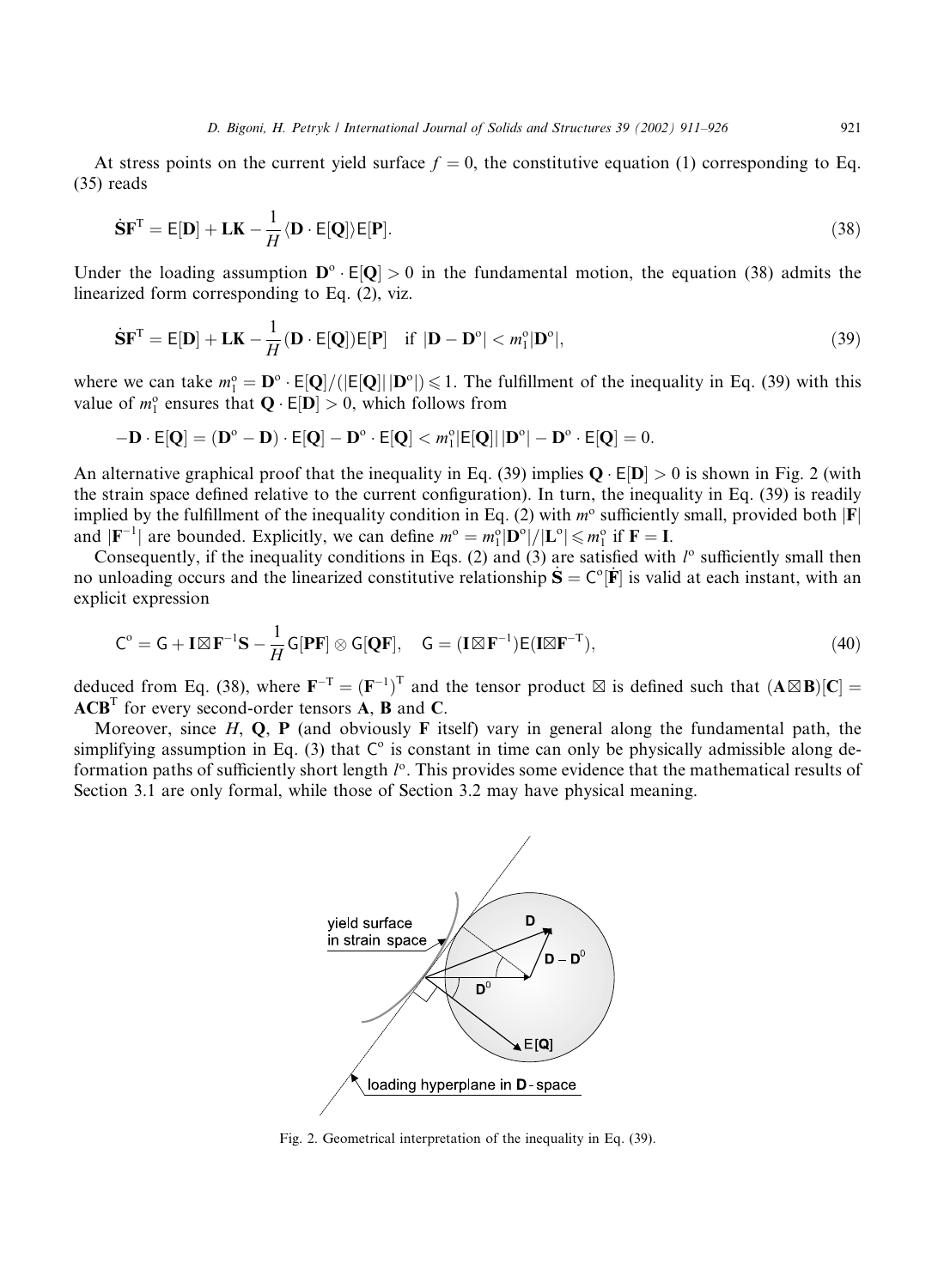922 D. Bigoni, H. Petryk / International Journal of Solids and Structures 39 (2002) 911–926

# 4.2. Anisotropic elasticity

Further specifications are adopted with the aim to discuss mainly the flutter instability, understood in the sense of Proposition 3 (however, with the reservations raised by Proposition 4). Following Bigoni and Loret (1999)––where the interested reader is referred to for details––we assume an anisotropic elastic law in the form

$$
\mathsf{E} = \lambda \mathbf{B} \otimes \mathbf{B} + 2\mu \mathbf{B} \overline{\otimes} \mathbf{B},\tag{41}
$$

where  $\lambda$  and  $\mu$  are two material constants subject to the restrictions  $\mu > 0$  and  $3\lambda + 2\mu > 0$ , **B** is a symmetric, positive defined second-order tensor and the tensor product  $\overline{\otimes}$  is defined in such a way that it assigns to three tensors **A**, **B** and **C** the tensor  $(A \overline{\otimes} B)[C] = A(C + C^{T})B^{T}/2$ . In addition, we assume a simple form for B, namely

$$
\mathbf{B} = b_1 \mathbf{b} \otimes \mathbf{b} + b_2 (\mathbf{I} - \mathbf{b} \otimes \mathbf{b}), \tag{42}
$$

describing a transversely isotropic elastic behaviour. In Eq. (42), the parameters  $b_1$  and  $b_2$  are assumed to depend on a single angular parameter  $\hat{b}$  whose range is limited to  $]0^\circ$ ,  $90^\circ[$  by the positive definiteness of **B**:

$$
b_1 = \sqrt{3}\cos\hat{b}, \quad b_2 = \sqrt{\frac{3}{2}}\sin\hat{b}.\tag{43}
$$

It may be interesting to note that isotropic elasticity is recovered when  $b_2 = b_1 = 1$ , or  $\hat{b} = \hat{b}_{\text{iso}} \approx 54.74^{\circ}$ .

If the current configuration is taken as reference so that  $\mathbf{F} = \mathbf{I}$  momentarily, the acoustic tensor corresponding to  $C^{\circ}$  in Eq. (40) is

$$
\mathbf{A}^{\text{ep}}(\mathbf{n}) = \mathbf{A}^{\text{e}}(\mathbf{n}) - \frac{1}{H} \mathsf{E}[\mathbf{P}] \mathbf{n} \otimes \mathsf{E}[\mathbf{Q}] \mathbf{n},\tag{44}
$$

where  $A^e(n)$  is the elastic acoustic tensor, defined as

$$
\mathbf{A}^{\mathbf{c}}(\mathbf{n}) = (\lambda + \mu)\mathbf{B}\mathbf{n} \otimes \mathbf{B}\mathbf{n} + \mu(\mathbf{n} \cdot \mathbf{B}\mathbf{n})\mathbf{B} + (\mathbf{n} \cdot \mathbf{K}\mathbf{n})\mathbf{I},\tag{45}
$$

and

$$
E[H]n = \lambda (B \cdot H)Bn + 2\mu BHBn, \quad \text{for } H = P, Q. \tag{46}
$$

Adopting Eqs. (44)–(46) we provide below necessary and sufficient conditions for flutter instability, identified with the existence of complex conjugate eigenvalues of  $A^{cp}(n)$  for some n, under the restrictive assumption that B, P and Q share a common eigenvector, orthogonal to b. With reference to Fig. 3, in particular, let us assume that **b** lies in the plane spanned by  $\mathbf{k}_1$  and  $\mathbf{k}_2$  that are two of unit eigenvectors  $\mathbf{k}_i$ ,  $i = 1, 2, 3$ , of **K**, so that **b** is singled out by the angle  $\theta_{\sigma}$ . In addition, we look for propagation directions **n** lying on the plane spanned by  $\mathbf{k}_1$  and  $\mathbf{k}_2$  and, consequently, we denote by  $\theta_n$ the angle of inclination of **n** with respect to  $\mathbf{k}_1$ . As a consequence of the above assumptions, in the reference system  $k_i$ , the acoustic tensor (44) has all elements in the third row and column null with the exception of

$$
A_{33}^{\rm ep} = \mu(\mathbf{n} \cdot \mathbf{Bn})b_2 + \mathbf{n} \cdot \mathbf{Kn},
$$

a quantity which we assume to be strictly positive. Taking the trace and the determinant of the remaining  $2 \times 2$  matrix, we get the sum and the product of the in-plane eigenvalues  $a_i^{\text{ep}}$  of  $\mathbf{A}^{\text{ep}}(\mathbf{n})$ 

$$
a_1^{\rm ep} + a_2^{\rm ep} = a_1^{\rm e} + a_2^{\rm e} - \frac{1}{H} (f_1(\mathbf{n}) - f_2(\mathbf{n})),
$$
  
\n
$$
a_1^{\rm ep} a_2^{\rm ep} = a_1^{\rm e} a_2^{\rm e} + \frac{1}{H} (A_{nn}^{\rm e} f_2(\mathbf{n}) - A_{ss}^{\rm e} f_1(\mathbf{n}) + A_{ns}^{\rm e} f_3(\mathbf{n})),
$$
\n(47)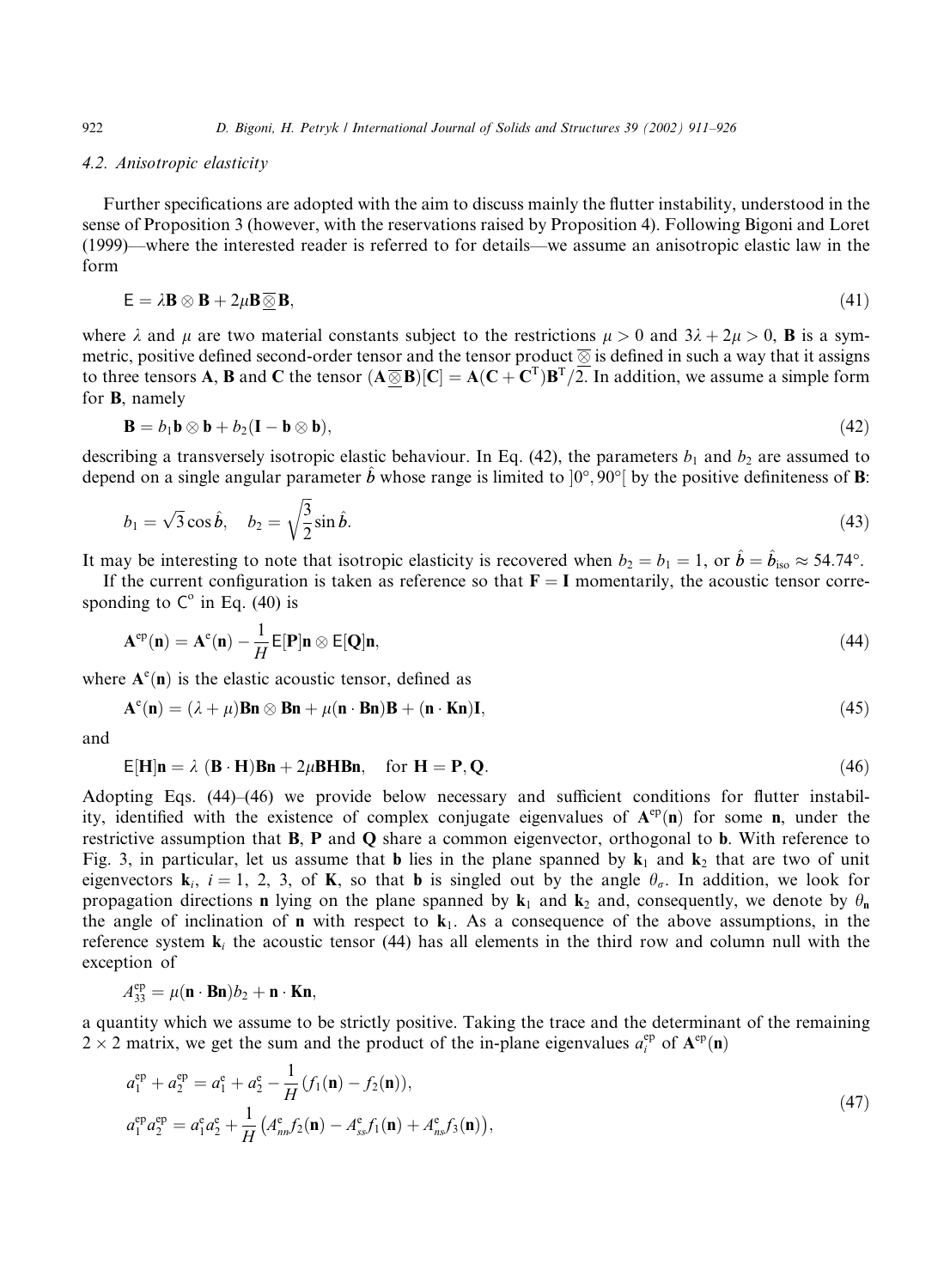

Fig. 3. Axis of elastic symmetry **b**, principal stress axes  $\mathbf{k}_1$  and  $\mathbf{k}_2$  and propagation direction **n**.

where  $a_1^e$  and  $a_2^e$  are the in-plane eigenvalues of the elastic acoustic tensor  $\mathbf{A}^e(\mathbf{n})$  of components  $A_m^e$ ,  $A_{ss}^e$  and  $A_{ns}^e$  on the orthogonal unit vectors **n** and **s**, and

$$
f_1(\mathbf{n}) = (\mathbf{n} \cdot \mathbf{E}[\mathbf{P}]\mathbf{n})(\mathbf{n} \cdot \mathbf{E}[\mathbf{Q}]\mathbf{n}), \quad f_2(\mathbf{n}) = f_1(\mathbf{n}) - \mathbf{E}[\mathbf{P}]\mathbf{n} \cdot \mathbf{E}[\mathbf{Q}]\mathbf{n}, f_3(\mathbf{n}) = (\mathbf{n} \cdot \mathbf{E}[\mathbf{P}]\mathbf{n})(\mathbf{s} \cdot \mathbf{E}[\mathbf{Q}]\mathbf{n}) + (\mathbf{s} \cdot \mathbf{E}[\mathbf{P}]\mathbf{n})(\mathbf{n} \cdot \mathbf{E}[\mathbf{Q}]\mathbf{n}).
$$
\n(48)

From Eq. (47) and introducing the definitions:

$$
e(\mathbf{n}) = \frac{A_{ns}^{\mathbf{e}}}{A_{nn}^{\mathbf{e}} - A_{ss}^{\mathbf{e}}}, \quad z(\mathbf{h}) = \frac{(\mathbf{h} \cdot \mathbf{n})^2 - (\mathbf{h} \cdot \mathbf{s})^2}{(\mathbf{h} \cdot \mathbf{n})(\mathbf{h} \cdot \mathbf{s})}, \qquad \text{for } \mathbf{h} = \mathsf{E}[\mathbf{P}]\mathbf{n}, \mathsf{E}[\mathbf{Q}]\mathbf{n}, \tag{49}
$$

we get the necessary and sufficient conditions for the existence of complex conjugate eigenvalues of  $A^{ep}(n)$ occurring at positive values of H:

$$
f_4(\mathbf{n}) \equiv 4f_1 f_2 (1 - ez(\mathbf{E}[\mathbf{P}]\mathbf{n})) (1 - ez(\mathbf{E}[\mathbf{Q}]\mathbf{n})) > 0,
$$
  
\n
$$
\frac{A_{ns}^{\mathbf{e}}}{e} f_5(\mathbf{n}) = \frac{A_{ns}^{\mathbf{e}}}{e} (f_1 + f_2 + 2ef_3) > 0,
$$
  
\n
$$
H \in ]H_-, H_+[, \quad H_{\pm} = \frac{A_{nn}^{\mathbf{e}} - A_{ss}^{\mathbf{e}}}{(a_1^{\mathbf{e}} - a_2^{\mathbf{e}})^2} (f_5 \pm \sqrt{f_4}).
$$
\n(50)

where <sup>5</sup> it may be noticed that  $(a_1^e - a_2^e)^2 = (A_m^e - A_{ss}^e)^2 + (2A_m^e)^2$ . Moreover, it can be observed from Eq. (50) that *the appearance of the complex eigenvalues of*  $A^{ep}(n)$  *is not influenced by the 'geometrical term'*  $LK$  *in* Eq.  $(38)$  (for the adopted definition of **K**), a conclusion obtained for isotropic elastic law by Bigoni and Zaccaria (1994) and limited here by the assumption that **n** belongs to the plane spanned by  $\mathbf{k}_1$  and  $\mathbf{k}_2$ .

 $5$  Conditions (50) were obtained by Bigoni and Loret (1999), in a somewhat more restrictive context and employing a slightly different notation. Note that first part of Eqs.  $(49)$  and  $(50)$  of Bigoni and Loret  $(1999)$  contain (inconsequential) misprints.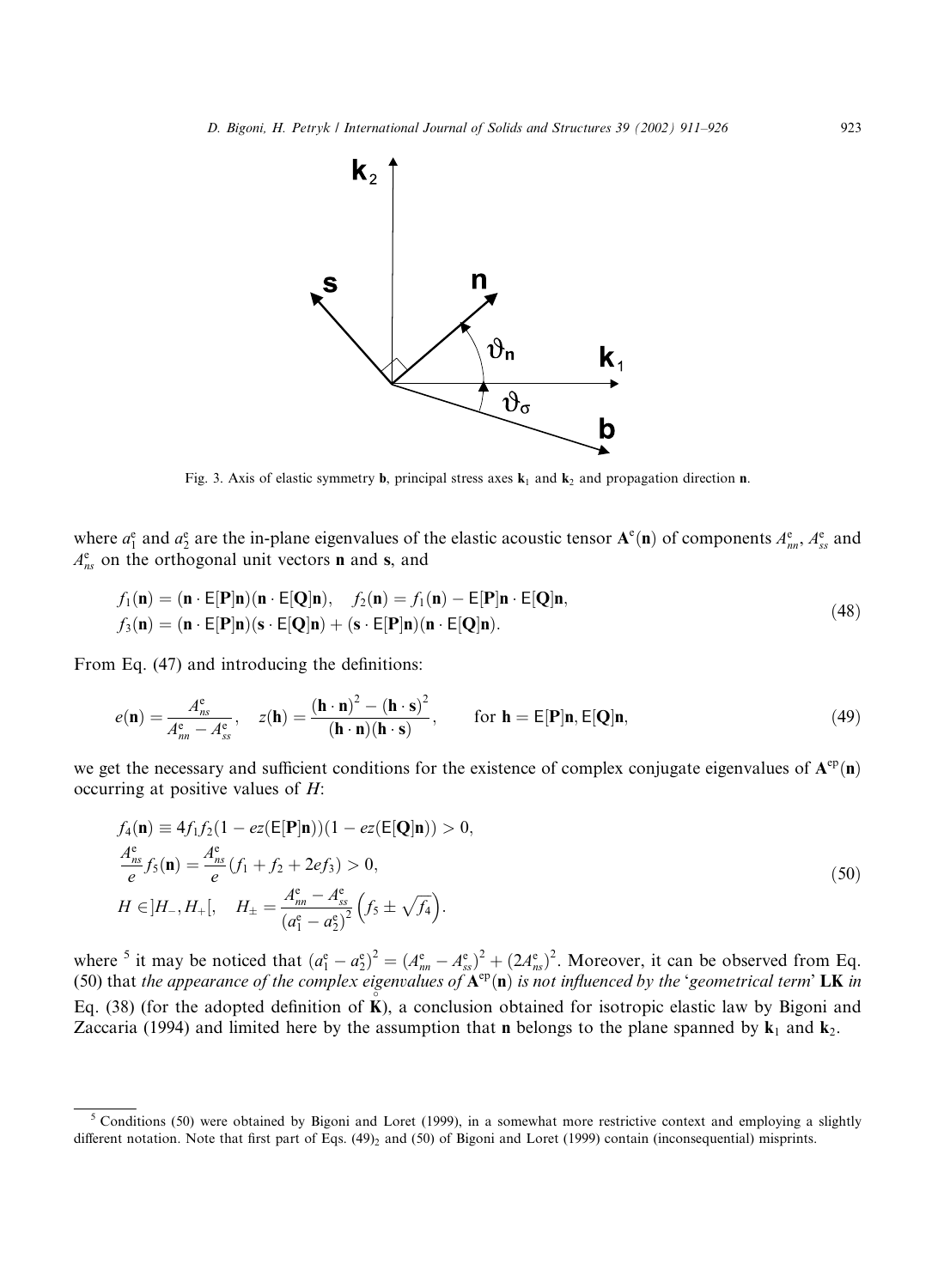# 4.3. Drucker–Prager yield criterion

As a more specific example, we assume the Drucker–Prager yield criterion with deviatoric associativity, namely

$$
\mathbf{P} = \cos\chi\hat{\mathbf{S}} + \frac{\sin\chi}{\sqrt{3}}\mathbf{I}, \qquad \mathbf{Q} = \cos\psi\hat{\mathbf{S}} + \frac{\sin\psi}{\sqrt{3}}\mathbf{I}, \tag{51}
$$

where  $S \in Sym$  is the unit norm deviatoric Cauchy stress.

The angular parameters  $\psi$  and  $\gamma$  describe the pressure-sensitivity and the dilatancy of the material, respectively. In addition to the above, we refer to uniaxial tension aligned with axis  $\mathbf{k}_1$ , so that the principal components of  $\hat{\mathbf{S}}$  are  $\{\sqrt{2/3}, -\sqrt{1/6}, -\sqrt{1/6}\}$ . Assuming  $\chi = 0$ ,  $\psi = 30^{\circ}$ ,  $\hat{b} = 80^{\circ}$ ,  $\theta_{\sigma} = 15^{\circ}$ ,  $\lambda/\mu = 1$  and  $H/\mu = 0.5$ , and restricting the analysis to the infinitesimal theory, LK = 0, Bigoni and Loret (1999) have shown that flutter occurs for a narrow interval of inclinations  $\theta_n$  ranging between  $-8^\circ$  and  $-17^\circ$ . Now the same result holds true even when LK is not neglected in Eq. (38). However, the real part of eigenvalues of the acoustic tensor depend on **K**. As an example, for  $\theta_n = -14^\circ$ , we obtain  $a_{1/2}^{\rm ep}/\mu = 0.2947 \pm 0.0533$ i and  $a_3^{\text{ep}}/\mu = 0.3631$ , for **K** = 0; whereas we get:  $a_{1/2}^{\text{ep}}/\mu = 0.7654 \pm 0.0533i$  and  $a_3^{\text{ep}}/\mu = 0.8338$ , for **K** having principal values equal to  $\{0.5\mu, 0, 0\}.$ 

Now, even if  $H$  is assumed constant and the geometrical term is neglected, the acoustic tensor still depends on the current stress through P and Q. Finally, we note that, when the geometrical term is neglected, the constitutive operator is positive definite for values of hardening modulus greater than  $H_{\text{cr}}^{\text{PD}} = 0.4257\mu$ . Therefore, in our case flutter may occur when the tangent constitutive operator is positive definite (so that strain localization is excluded within the 'small strain' theory).

## 4.4. Coulomb–Mohr yield criterion

We analyze here the special case of the Coulomb–Mohr yield criterion, when the stress state belongs to a plane of the yield surface at a finite distance from a corner. Adopting now small strain theory and  $T_1 > T_3 > T_2$ , where  $T_i$ ,  $i = 1, 2, 3$  are the principal components of Cauchy stress, the principal components of tensors P and Q (here nonnormalized) are

$$
\{P\} = \{1 + \sin \chi, -1 + \sin \chi, 0\}, \qquad \{Q\} = \{1 + \sin \psi, -1 + \sin \psi, 0\}, \tag{52}
$$

where  $\chi$  and  $\psi$  are the dilatancy and friction angles, respectively. The present model does not satisfy deviatoric associativity, so that general results for flutter instability are not available. However, under the assumptions that the stress state is not in a vertex and that n lies in the plane 1–2, it is easy to shown that flutter is excluded for isotropic elasticity. On the other hand, flutter becomes possible for anisotropic elasticity of the type (41) and (42). In fact, taking  $\chi = 0$ ,  $\psi = 30^\circ$ ,  $\hat{b} = 80^\circ$ ,  $\theta_\sigma = 15^\circ$ ,  $\lambda/\mu = 1$  and  $H/\mu = 2$ we find intervals of angle  $\theta_n$  where flutter occurs. As an example, for  $\theta_n = -14^\circ$ , we obtain  $a_{1/2}^{ep}/\mu =$  $0.2962 \pm 0.0189$ i and  $a_3^{\text{ep}}/\mu = 0.3631$ .

We remark that even in this case, the tangent constitutive operator is positive definite, being  $H_{\text{cr}}^{\text{PD}} = 1.7097 \mu.$ 

The peculiarity of this example is that, assuming  $H$  constant, the acoustic tensor is constant in a finite neighborhood of the current state if the principal stress axes do not rotate with respect to the material (and if the geometric term is neglected). However, the fact that––in special situations––condition (3) can be verified for a finite value of  $l^{\circ}$  still does not mean that a 'genuine' instability with respect to a strain distance has been proved. Note in fact that Proposition (2) has been proved for infinite  $l^{\circ}$ , while for finite  $l^{\circ}$  and within the constitutive domain defined by inequalities in Eqs. (2) and (3) we have proved an opposite property expressed in Proposition (4).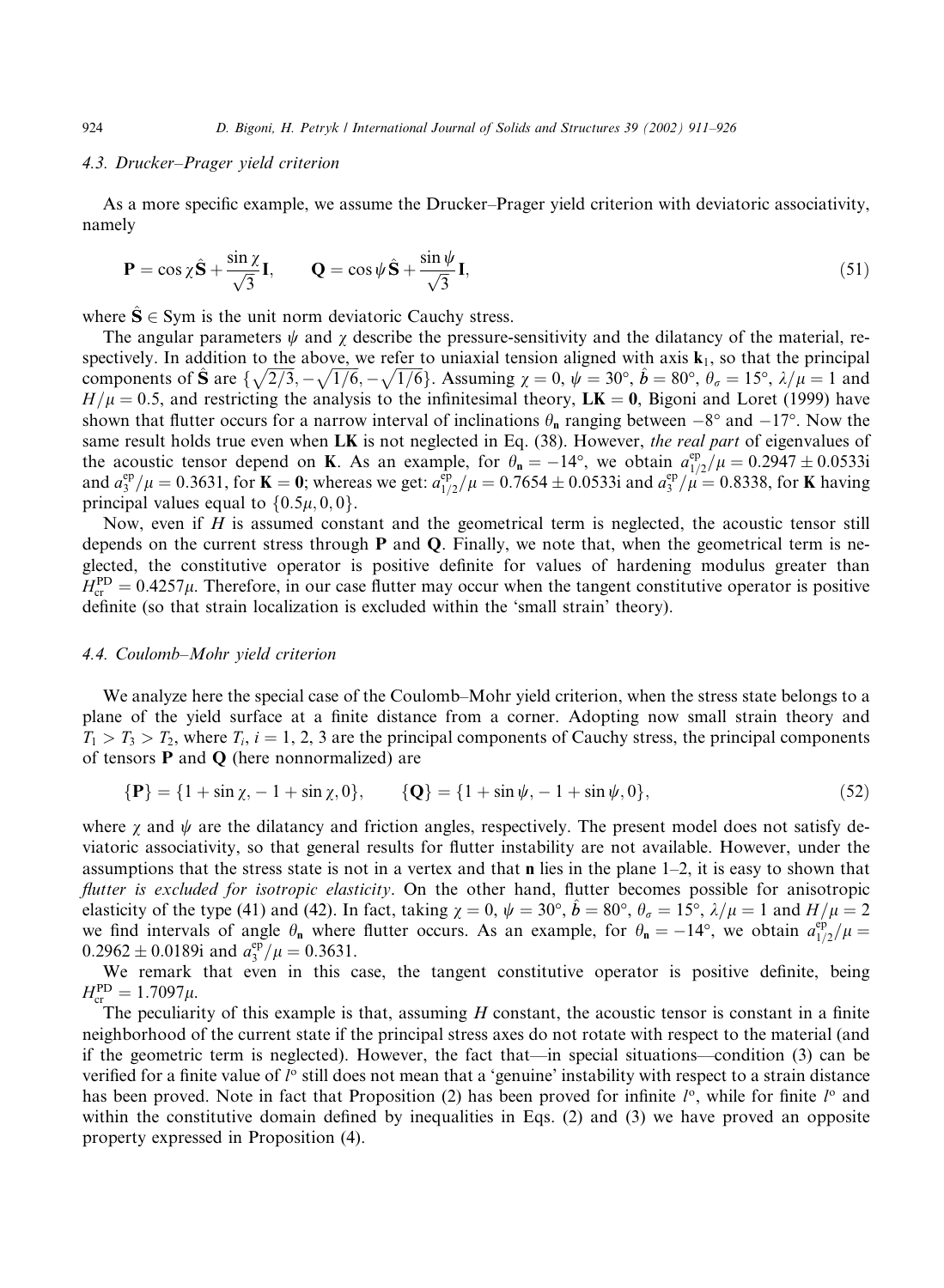The presented examples have been obtained exploiting the effects of anisotropic elasticity, therefore following an original idea of Bigoni and Loret (1999). They have shown in fact that anisotropic elasticity may make flutter instability possible even when this instability is excluded for elastic isotropy. Since elastic isotropy must be considered only a first approximation to the real behaviour of most materials, it may be expected that flutter instability conditions can be met more often than believed so far. Then, Proposition 3 indicates that numerical problems are likely to appear when simulating dynamic processes in nonassociative elastoplasticity. The constitutive models employed in the examples should be considered as simple prototypes, nevertheless they incorporate features characteristic of the behaviour of granular materials, as for instance pressure-sensitive yielding and plastic dilatancy. Also, an anisotropic elastic law of the type (41) was proposed as a measure of elastic induced anisotropy in sand (Gajo et al., 2001).

## 5. Discussion and conclusions

For a linear constitutive law, 'divergence' and 'flutter' instabilities (formally associated with the existence of negative or complex eigenvalues of the acoustic tensor) are related to monotonic or oscillatory growth of periodic initial disturbances in an infinite homogeneous medium (Rice, 1977). In the relevant literature it is often assumed that these concepts may be extended to elastoplastic materials (whose constitutive law is always incrementally nonlinear). The aim of the present note was to examine the mathematical justification of that extension.

For this purpose, spatially sinusoidal perturbations have been superimposed on the fundamental *velocity* field (of constant gradient), with the amplitude sufficiently small to activate only the fundamental constitutive branch. First, the constitutive operator has been assumed independent of the current state, but incrementally piecewise linear. In result, the (expected) Lyapunov instability of the fundamental motion defined on an *infinite* time interval (corresponding to deformation paths of unbounded length) has been proven for the incrementally nonlinear materials in which a linear relationship between the rates of stress and strain need hold merely in a certain neighborhood of the current velocity gradient (Propositions 1 and 2). Second, the assumption that the constitutive operator be independent of the current state has been relaxed and applied only to sufficiently short paths in the deformation gradient space. Then it has been shown that a vanishingly small initial perturbation of the fundamental velocity field grows to a finite perturbation of the velocity gradient (not of the velocity itself) in an arbitrarily short time interval if the superimposed wavelength is sufficiently short (Proposition 3). That rapid departure from the fundamental straining direction enables attaining a boundary of the domain of application of the fundamental tangent moduli within a small deformation increment. It is clear that the presence of an internal length scale in the material could influence that conclusion; cf. the analysis by Simões and Martins (1998) of flutter instability in friction problems.

However, the linear stability analysis on a finite time interval is inconclusive if the strain distance is adopted for deviations from the fundamental solution. Instead of instability which might be expected by analogy to the fully linear problem, in that case an opposite property has been proven irrespective of the type of eigenvalues of the acoustic tensor (Proposition 4). Further insight in the problem requires a study of solutions beyond the fundamental constitutive cone of the elastoplastic constitutive law, a task which falls beyond the scope of the present note.

# Acknowledgements

D.B. gratefully acknowledges financial support from the University of Trento, Italy. H.P. acknowledges the support of the State Committee for Research (KBN) in Poland under the grant 7T07A 001 14.